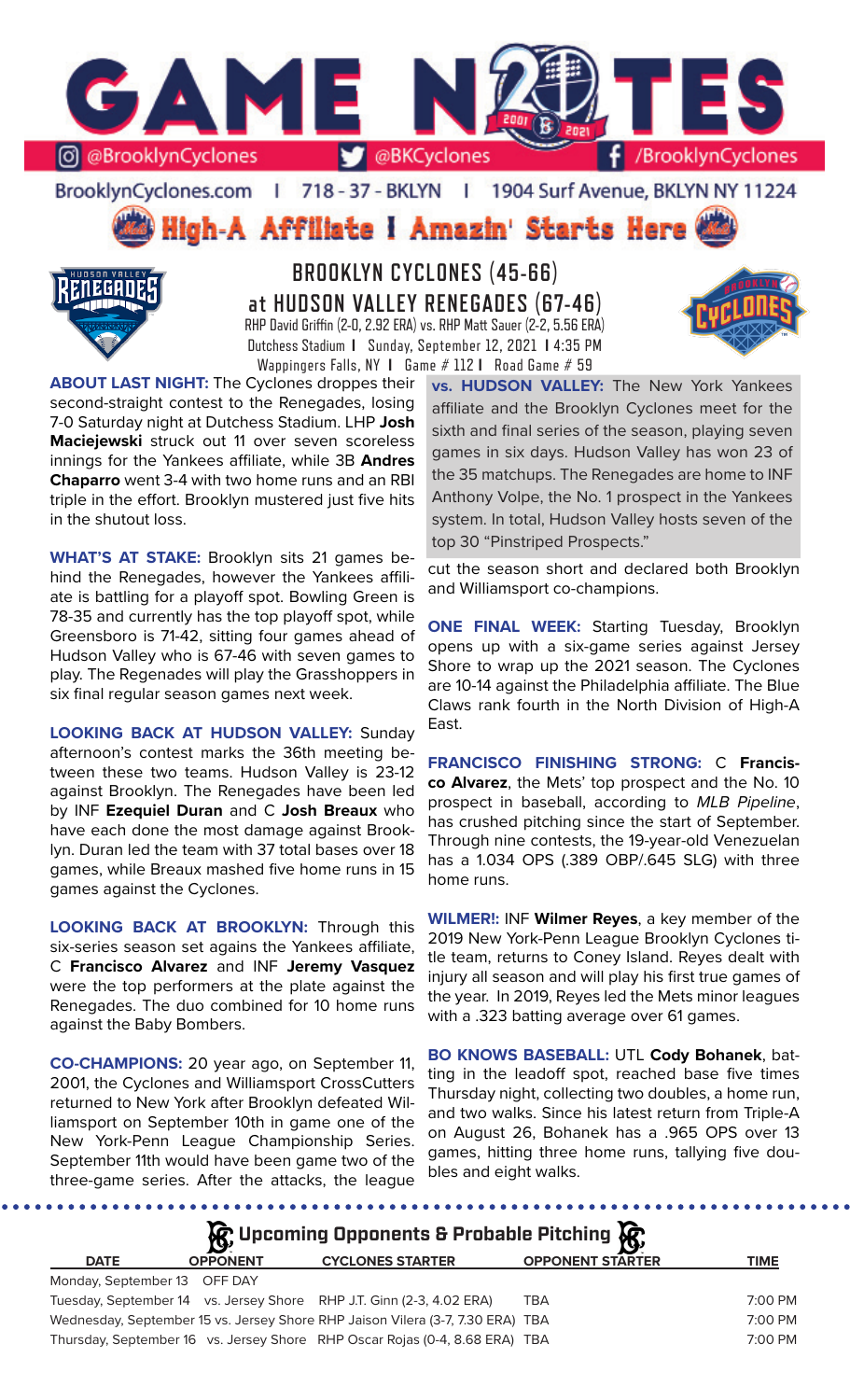### **SEPTEMBER 11 AT HUDSON VALLEY STARTING PITCHER PAGE 2**

# 48 DAVID GRIFFIN RHP



**Bats**: Right **Throws**: Right **Date of Birth:** July 16, 1996 **Age**: 24

**Height:** 6-0 **Weight:** 196 **Hometown:** Hanover, MA **College: Curry College**

**How Obtained:** Signed as minor league free agent June 18, 2021

**NICE TO HEAR FROM YOU AGAIN:** David Griffin sees Hudson Valley for the second time this week, having last pitched against the Renegades on Tuesday.

**MEET THE (ST. LUCIE) METS:** Griffin made seven starts with the Low-A St. Lucie Mets after making his minor league debut with High-A with Brooklyn June 19 at Wilmington. Griffing posted a 3.05 ERA, allowing 13 earned runs over 38 1/3 innings with 48 strikeouts and 18 walks.

**THE SKINNY (METRICS):** Griffin struck out nearly 31% of hitters while walking 11.5%. His FIP sat at 3.64 with a .259 batting average on balls in play.

**INDY 2021:** Made six start this year for the Rail Cats, posting a 4.31 ERA in 31.1 IP. He struck out 36 and walked 10, allowing 29 hits, 11 earned runs, and two home runs.

**REAL LIFE CAN WAIT:** Griffin worked as an outside sales representative for UniFirst Corporation in the fall after graduating from Curry. UniFirst Corporation is a uniform rental company based in Wilmington, Massachusetts, that manufactures, sells, and rents uniforms and protective clothing.

**2020:** Pitched for the Rockland Boulders and then was transferred to the Road Warrior Black Sox of the Yinzer Baseball Confederacy.

**2019:** Spent his first pro season with Gary, making 12 appearances with two starts.

**COLLEGE :** Pitched for four collegiate years at Curry College, collecting four-consecutive All-Conference selection. After being All-Conference third team as a freshman, was a

|             |              |            |                                   |                |                 | 2021 GAME-BY-GAME        |                |                |            |            |
|-------------|--------------|------------|-----------------------------------|----------------|-----------------|--------------------------|----------------|----------------|------------|------------|
|             |              |            |                                   |                |                 | High-A Brooklyn Cyclones |                |                |            |            |
| <b>DATE</b> | <b>OPP</b>   | <b>DEC</b> | IP                                | н              | R               | ER                       | BB             | κ              | <b>HR</b>  | <b>AVG</b> |
| 9/7         | @HV          |            | 5.0                               | 5              | 3               | 3                        | 1              | 5              | 1          | .275       |
| 8/31        | <b>WIL</b>   | W          | 7.0                               | 4              | $\Omega$        | $\Omega$                 | 2              | $\overline{2}$ | 0          | .280       |
| 8/25        | <b>ABD</b>   | W          | 6.0                               | 5              | $\Omega$        | $\Omega$                 | 3              | 6              | 0          | .328       |
| 8/15        | @ WIL        |            | 3.0                               | 5              | 3               | 1                        | 1              | 4              | $\Omega$   | .389       |
| 6/19        | @ WIL        |            | 3.2                               | 9              | $\overline{7}$  | 4                        | 3              | 1              | $\Omega$   | .429       |
|             |              |            |                                   |                | Low-A St. Lucie |                          |                |                |            |            |
| <b>DATE</b> | <b>OPP</b>   | <b>DEC</b> | IP                                | н              | R               | ER                       | BB             | κ              | <b>HR</b>  | <b>AVG</b> |
| 8/7         | <b>PMB</b>   | W          | 5.0                               | $\overline{2}$ | $\Omega$        | $\Omega$                 | 3              | 8              | $\Omega$   | .178       |
| 7/31        | @DBT         | L          | 5.0                               | 4              | 2               | 2                        | 3              | 5              | $\Omega$   | .185       |
| 7/24        | <b>BRD</b>   |            | 6.2                               | 1              | 0               | 0                        | 5              | 8              | $\Omega$   | .178       |
| 7/18        | @ PMB        | W          | 6.0                               | 3              | 1               | 1                        | 1              | 6              | O          | .210       |
| 7/11        | <b>FTM</b>   |            | 4.0                               | 6              | 5               | 5                        | 3              | 6              | $\Omega$   | .233       |
| 7/4         | @ CLR        |            | 6.0                               | 2              | 1               | 1                        | $\overline{2}$ | 8              | 1          | .190       |
| 6/27        | <b>DUN</b>   |            | 5.2                               | 6              | 4               | 4                        | 1              | $\overline{7}$ | 1          | .261       |
|             | K%           |            |                                   |                | BB%             |                          |                |                | H R/9      |            |
|             |              |            |                                   |                |                 |                          |                |                |            |            |
|             | 15.5%        |            |                                   |                | 8.6%            |                          |                |                | 0.36       |            |
|             | <b>BABIP</b> |            |                                   |                | GB%             |                          |                |                | <b>FIP</b> |            |
|             | .321         |            |                                   |                | 40.2%           |                          |                |                | 4.43       |            |
|             |              |            |                                   |                |                 |                          |                |                |            |            |
|             |              |            | GRIFFIN'S SEASON AND CAREER HIGHS |                |                 |                          |                |                |            |            |
|             | 2021 Season  |            |                                   |                |                 |                          |                |                | Career     |            |

| 2021 Season                |                              | Career                     |
|----------------------------|------------------------------|----------------------------|
| 8 (3x, 8/7 vs. Palm Beach) | <b>Strikeouts</b>            | 8 (3x, 8/7 vs. Palm Beach) |
| None                       | <b>Double Digit K Games</b>  | None                       |
| 9 (6/19 at Wilmington)     | <b>High Hits, Game</b>       | 9 (6/19 at Wilmington)     |
| 1 (2x, 7/4 at Clearwater)  | High HR, Game                | 1 (2x, 7/4 at Clearwater)  |
| 7 (6/19 at Wilmington)     | <b>High Runs, Game</b>       | 7 (6/19 at Wilmington)     |
| 5 (7/24 vs. Bradenton)     | <b>High Walks, Game</b>      | None                       |
| 7 (8/31 vs. Wilmington)    | <b>Innings Pitched, Game</b> | 7 (8/31 vs. Wilmington)    |
| None                       | <b>Complete Games</b>        | None                       |
| None                       | <b>Shutouts</b>              | None                       |
|                            |                              |                            |

|                  |    | <b>CATCHER ERA</b>                                    |                 |      |         |
|------------------|----|-------------------------------------------------------|-----------------|------|---------|
| <b>NAME</b>      | G  | ER                                                    | <b>INN</b>      |      | ERA     |
| <b>Alvarez</b>   | 46 | 216                                                   | 357.2           |      | 5.44    |
| Campos           | 5  | 11                                                    | 36              |      | 2.75    |
| Gaddis           | 9  | 27                                                    | 76              |      | 3.20    |
| Mena             | 22 | 77                                                    | 164             |      | 4.23    |
| Senger           | 9  | 44                                                    | 81              |      | 4.89    |
| Uriarte          | 21 | 82                                                    | 159.1           |      | 4.63    |
|                  |    | <b>CYCLONES STARTING PITCHER BREAKDOWN</b>            |                 |      |         |
| <b>STARTER</b>   |    | <b>GS Quality StartsRun SupportRS/Start BC Record</b> |                 |      |         |
| Butto, Jose      | 10 | 1                                                     | 41              | 4.1  | $4-6$   |
| Bryant, Garrison | 1  | 0                                                     | 10              | 10.0 | $1 - 0$ |
| Chacin, Jose     | 3  | 1                                                     | 10 <sup>2</sup> | 3.3  | $2 - 1$ |
| Ginn, J.T.       | 8  | 1                                                     | 29              | 3.6  | $3 - 5$ |
| Grey, Connor     | 4  | 1                                                     | 21              | 5.2  | $3-1$   |
| Griffin, David   | 5  | $\overline{2}$                                        | 25              | 5.0  | $2 - 3$ |
| Kisena, Alec     | 16 | 1                                                     | 81              | 5.1  | $6-10$  |
| Lasko, Justin    | 11 | 6                                                     | 44              | 4.0  | $4 - 7$ |
| Morris, Colby    | 1  | 0                                                     | 4               | 4.0  | $O-1$   |
| Opp, Cam         | 13 | 1                                                     | 46              | 3.5  | $4-9$   |
| Parsons, Hunter  | 1  | $\Omega$                                              | 5               | 5.0  | $1-0$   |
| Rennie, Luc      | 7  | Ο                                                     | 23              | 3.3  | $3-4$   |
| Rojas, Oscar     | 5  | O                                                     | 22              | 4.4  | $1 - 4$ |
| Syndergaard      | 1  | $\Omega$                                              | 5               | 5.0  | $O-1$   |
| Vilera, Jaison   | 19 | $\Omega$                                              | 98              | 5.2  | $7-12$  |
| Walker, Josh     | 4  | 1                                                     | 27              | 6.8  | $3-1$   |

|                  | ' BROOKLYN CYCLONES PITCHING BREAKDOWN            |  |  |  |  |  |  |  |  |                               |                                                     |                                              |                               |  |  |  |  |
|------------------|---------------------------------------------------|--|--|--|--|--|--|--|--|-------------------------------|-----------------------------------------------------|----------------------------------------------|-------------------------------|--|--|--|--|
|                  |                                                   |  |  |  |  |  |  |  |  | W-L ERA IP H R ER BB K HR AVG |                                                     |                                              | W-L ERA IP H R ER BB K HR AVG |  |  |  |  |
| <b>STARTERS</b>  |                                                   |  |  |  |  |  |  |  |  |                               | 21-44 5.04 505.0 507 314 283 175 500 71 .257 HOME   | 27-26 3.65 468.0400 218 190 183 500 32 .230  |                               |  |  |  |  |
| <b>RELIEVERS</b> | 24-22 3.93 428.2 369 225 187 220 493 29 .231 ROAD |  |  |  |  |  |  |  |  |                               |                                                     | 18-40 5.41 465.2 476 321 280 212 493 68 .261 |                               |  |  |  |  |
| <b>TOTAL</b>     |                                                   |  |  |  |  |  |  |  |  |                               | 45-66 4.48 933.2 876 539 465 395 993 100 .246 TOTAL | 45-66 4.48 933.2876 539 465 395 993 100 .246 |                               |  |  |  |  |

### **BULLPEN NOTES**

-RHP Nolan Clenney has worked 4.1 scoreless innings across two High-A Brooklyn appearances. -RHP Luis Montas has allowed seven runs over his first three appearances, covering four innings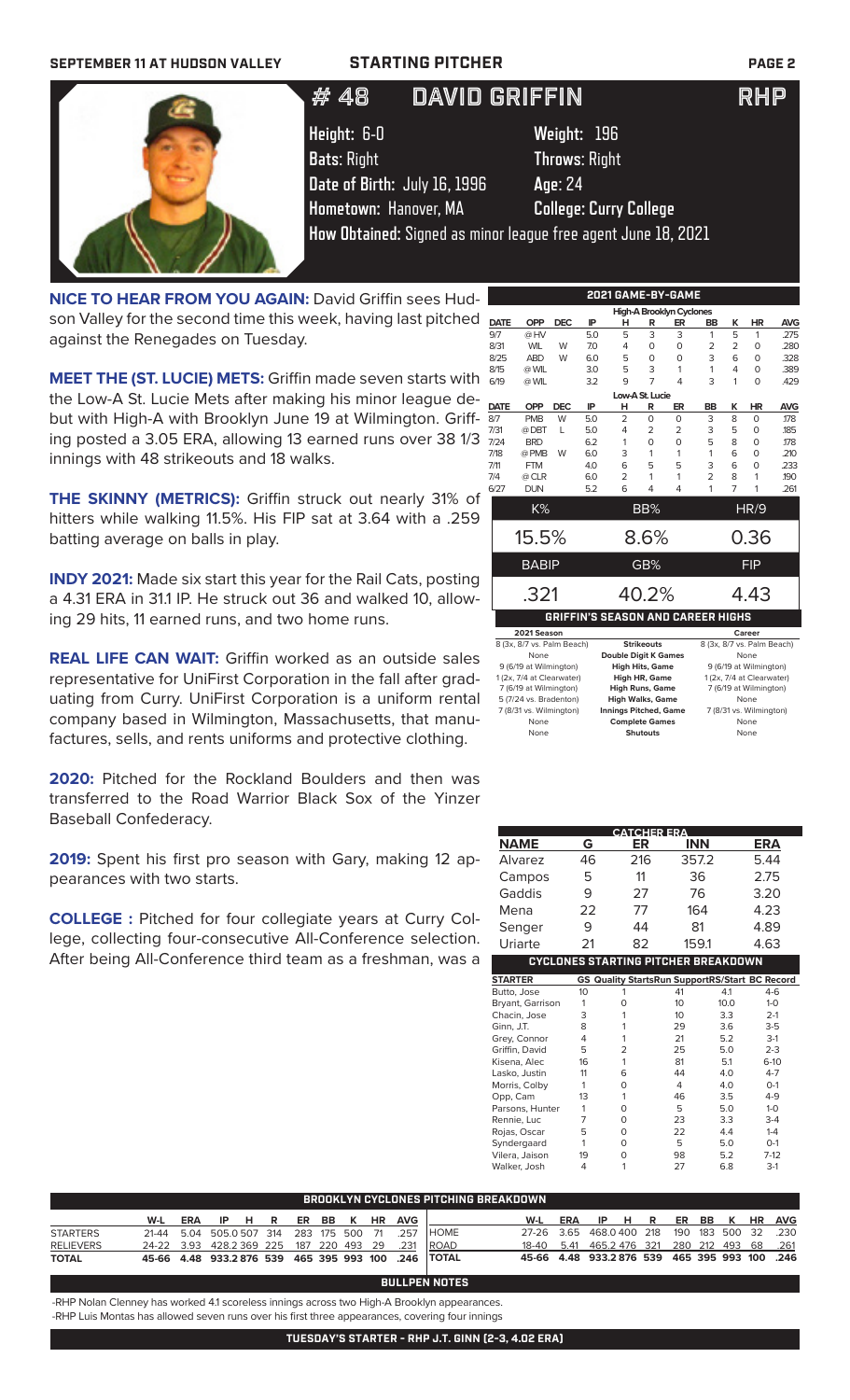| SEPTEMBER 12 AT HUDSON VALLEY |  |  |  |
|-------------------------------|--|--|--|
|-------------------------------|--|--|--|

### **SEPTEMBER 12 AT TIME PAGES PAGE 3**

**Last Game: 1-4 Home: 23-124 (.185) Last HR:** 9/8 at Hudson Valley G1 **Season High, Hits: 3 (3x, 8/10 at WIL)**<br> **RISP:** 20-75 (.267) **Road: 43-139 (.309) <b>Multi-Hit Games:** 17 (9/10 at Hudson Valley) **Season High, Runs # 30 FRANCISCO ALVAREZ - C .251, 19 HR, 55 RBI, .371 wOBA, wRC+ 128**

**RISP:** 20-75 (.267) **Road: 43-139 (.309) <b>Multi-Hit Games:** 17 (9/10 at Hudson Valley) **Road: 43-139 (.309) Multi-RBI Games: 17** (9/8 at Hudson Valley (<br>**Streak:** 6 G (9-22) **Stream High, Runs: A (234) Multi-RBI Games Multi-RBI Games:** 17 (9/8 at Hudson Valley G1)

**Season High, RBI:** 4 (2x, 8/10 at WIL)<br>**Season High, SB:** 1 (6x, 9/7 at HV)

• Enters his fourth year in the Mets organization...Called up from Low-A St. Lucie on Monday, May 24...19 years old, turning 20 on November 19 • Ranks as the No. 1 prospect in the Mets system according to both *MLB Pipeline* and *Baseball America*...Ranked as the No. 10 prospect in Minor League Baseball. • Hit .417 (20-48) with five doubles, two home runs, and 12 RBIs in 15 games with St. Lucie...Struck out seven times and walked 15...went 2-for-4 in stolen bases

• Non-roster invitee to Mets Spring Training...Signed with NYM as NDFA on July 2, 2018

|                          | 1#9    ZACH ASHFORD - OF  |                                                         |                                                                               | . 230, 1 HR, 15 RBI, .287 w0BA, wRC+ 74 ,                                                          |
|--------------------------|---------------------------|---------------------------------------------------------|-------------------------------------------------------------------------------|----------------------------------------------------------------------------------------------------|
| <b>Last Game: 1-3</b>    | <b>RISP:</b> 17-57 (.298) | <b>Home: 23-102 (.225)</b><br><b>Road: 23-98 (.186)</b> | Last HR: 5/23 vs. Hudson Valley<br>Multi-Hit Games: 8 (8/20 at Hudson Valley) | <b>Season High, Hits:</b> $2$ ( $7x$ , $8/8$ vs. $HV$ )<br><b>Season High, Runs: 2 (6/6 at JS)</b> |
| <b>Streak:</b> 1 G (1-3) |                           | vs. HV: 20-79 (.253)                                    | <b>Multi-RBI Games: 3 (7/24 vs. Wilmington)</b>                               | <b>Season High, RBI:</b> 2 (3x, 7/24 vs. WIL)                                                      |
|                          |                           |                                                         |                                                                               | <b>Season High, SB:</b> $1(3x, 7/7$ at $HV$ )                                                      |

• Enters his third year in the Mets organization...Called up from Low-A St. Lucie on Saturday, May 22

• Hit .340 (17-50) in 14 games with the St. Lucie Mets in 2021, collecting three doubles and six walks with a stolen base

• Spent his first few games as a pro with Brooklyn in 2019, hitting .136 in 16 games before being sent to the GCL Mets (37 G, .295/2/23/.413)

| $\#$ 11 $\;$ CODY BOHANEK - INF<br>.192, 7 HR, 20 RBI, .318 wOBA, wRC+ 94<br><b>Last HR: 9/9 at Hudson Valley</b><br>Home: 17-90 (.189)<br><b>Last Game: 1-4</b><br><b>Multi-Hit Games:</b> 5 (9/9 at Hudson Valley)<br><b>RISP:</b> 5-47 $(.106)$<br><b>Road: 18-97 (.183)</b> |                                                                                                                                                                                          |
|---------------------------------------------------------------------------------------------------------------------------------------------------------------------------------------------------------------------------------------------------------------------------------|------------------------------------------------------------------------------------------------------------------------------------------------------------------------------------------|
|                                                                                                                                                                                                                                                                                 |                                                                                                                                                                                          |
| <b>Multi-RBI Games: 3 (7/15 vs. Jersey Shore)</b><br><b>Streak:</b> 1 G (1-4)<br>vs. HV: 8-57 (.132)                                                                                                                                                                            | <b>Season High, Hits:</b> $3(2x, 9/9$ at $HV$ )<br>Season High, Runs: 2 (4x, 9/9 at HV)<br><b>Seaon High, RBI:</b> 2 (4x, 8/26 vs. ABD)<br><b>Season High, SB:</b> $1(4x, 9/9$ at $HV$ ) |

• Enters his third year in the Mets organization and his fifth as a professional...Traded from Houston to the Mets in January of 2019 along with 3B J.D. Davis in exchange for OF Ross Adolph, INF Luis Santana, and C Scott Manea

• Returns from Triple-A Syracuse 5/12-6/8, 6/24, 8/6-8/25: 34 G, .191/.351/.292/.643 with four doubles, one triple, one home run, and six RBIs with 17 walks • Broke camp with Brooklyn: 5 G, .313/.500/.500 with a home run a two RBIs before the call up

• Originally drafted by Houston in the 30th round of the 2017 MLB Draft from the University of Illinois-Chicago

| <i>l # 4</i> 8   OSCAR CAMPOS - C |                    |                         | .214, 0 HR, 0 RBI, .218 w0BA, wRC+ 32                                                                                                                        |
|-----------------------------------|--------------------|-------------------------|--------------------------------------------------------------------------------------------------------------------------------------------------------------|
| <b>Last Game: DNP</b>             | <b>Home: 3-10</b>  | Last HR:                | <b>Season High, Hits:</b> 1 (3x, 9/5 vs. Wilmington)                                                                                                         |
| $RISP: 0-3$                       | Road: $0-4$        | <b>Multi-Hit Games:</b> | Season High, Runs:                                                                                                                                           |
| <b>Streak:</b> $2 G (3-8)$        | <b>vs. HV: 0-4</b> | <b>Multi-RBI Games:</b> | Season High, RBI:<br>Season High, SB:                                                                                                                        |
|                                   |                    |                         | . Signed by the Mets on August 20 from the Tri-City ValleyCats of the Frontier League bitting 305/322/405 in 63 games with 17 doubles three triples three HR |

• Signed by the Mets on August 20 from the Tri-City ValleyCats of the Frontier League, hitting .305/.322/.405 in 63 games with 17 doubles, three triples, three HR • Came up through the Houston Astros system since 2014, spending six games in 2019 with Triple-A Round Rock. Spent the majority of the season with Low-A Quad Cities in the Midwest League...elected free agency following the 2020 year.

• Played for Tri-City in the Houston system in 2018, facing the Brooklyn Cyclones in the NY-Penn League going 4-11...Faced current Mets big leaguer RHP Tylor Megill.

|                          |                          | . .184, 4 HR, 13 RBI, .362 wOBA, wRC+ 122 '                                                                                                                                                                                                         |
|--------------------------|--------------------------|-----------------------------------------------------------------------------------------------------------------------------------------------------------------------------------------------------------------------------------------------------|
| <b>Home: 2-26 (.077)</b> |                          | <b>Season High, Hits:</b> $2$ ( $2x$ , $9/8$ at HV G2)                                                                                                                                                                                              |
| vs. HV: 2-11 (.182)      |                          | <b>Season High, SB:</b> $1(9/8$ at HV G2)                                                                                                                                                                                                           |
|                          | <b>Road:</b> 6-22 (.273) | <b>Last HR:</b> $2(9/8$ at Hudson Valley G2)<br><b>Multi-Hit Games:</b> 2 (9/8 at Hudson Valley G2) <b>Season High, Runs:</b> 2 (2x, 9/8 at HV G2)<br><b>Multi-RBI Games:</b> 4 (9/8 at Hudson Valley G2) <b>Season High, RBI:</b> 5 (9/8 at HV G2) |

• Enters his third year in the Mets organization...Received from Low-A St. Lucie on Saturday, July 17 when C Juan Uriarte was placed on the temp. inactive list

- Hit .250 (20-80) with a .421 OBP in 25 games with St. Lucie, hitting three home runs (a career-high) from his two in 2019. Returns to Coney Island where he was a member of the 2019 Cyclones for 15 games before being transferred to the GCL Mets.
- Hit a combined .192 across 40 games in 2019 with Brooklyn and the GCL Mets
- Drafted by the Mets in the 16th round of the 2019 MLB Draft out of Jacksonville State...Hails from Trenton, GA.

|                           | $# 10$ LUIS GONZALEZ - INF |                                                                        |                                                                                                                | . 269, 6 HR, 26 RBI, .317 wOBA, wRC+ 93'       |
|---------------------------|----------------------------|------------------------------------------------------------------------|----------------------------------------------------------------------------------------------------------------|------------------------------------------------|
| Last Game: 1-3            |                            | Home: 25-88 (.286)                                                     | <b>Last HR: 9/7 at Hudson Valley</b>                                                                           | <b>Season High, Hits: 4 (3x, 8/28 vs. ABD)</b> |
| <b>RISP:</b> 16-55 (.291) |                            | <b>Road: 28-109 (.257)</b>                                             | Multi-Hit Games: 12 (9/8 at Hudson Valley G2) Season High, Runs: 3 (3x 8/10 at WIL)                            |                                                |
| <b>Streak:</b> 2 G (2-7)  |                            | vs. HV: 14-72 (.194)                                                   | <b>Multi-RBI Games:</b> 6 (9/7 at Hudson Valley)                                                               | <b>Season High, RBI:</b> $4(9/7$ at $HV$ )     |
|                           |                            |                                                                        |                                                                                                                | <b>Season High, SB:</b> 1 (2x, 9/8 at HV G2)   |
|                           |                            |                                                                        | • Enters his first season in the Mets organization, signing a minor league deal with New York on May 30, 2021. |                                                |
|                           |                            | $\sim$ Dlayed three games with Low A St Lucie going 3.12 with a double |                                                                                                                |                                                |

• Played three games with Low-A St. Lucie, going 3-12 with a double.

• Spent seven seasons in the Cincinnati farm system, reaching as high as Triple-A Louisville in 2019. • Career .253 hitter in 587 games and 2,151 at-bats with Cincinnati and New York farm systems.

• Signed with the Reds in September of 2012.

**Last Game: 0-3 Home: 1-18 (.055) Last HR: <b>Last HR: Season High, Hits: 2 (8/10 at WIL)**<br> **RISP:** 4-18 (.222) **Road: 6-30 (.200) Multi-Hit Games: 1 (8/10 at Wilmington) Season High, Runs: 2 (9/8 at HV ( RISP:** 4-18 (.222) **Road:** 6-30 (.200) **Multi-Hit Games:** 1 (8/10 at Wilmington) **Season High, Runs:** 2 (9/8 at HV G2) **Multi-RBI Games:** 1 (8/10 at Wilmington) **Season High, RBI:** 2 (3/3 at HV C<br>**Season High, RBI:** 2 (8/10 at WIL)<br>**Season High, SB:** 1 (2x, 9/10 at HV) **# 14 TANNER MURPHY - OF .135, 0 HR, 3 RBI, .205 wOBA, wRC+ 22**

• Enters his third year in the Mets organization...promoted from Low-A St. Lucie on Friday, August 6

• Played 25 games (four with FCL Mets) and 21 with Low-A St. Lucie, hitting a combined .195 with a .316 OBP, hitting three home runs and driving in 14 runs

• Spent his first professional season with the Rookie-level Kingsport Mets in the Appalachian League, hitting. 201 in 40 games

• Drafted by the Mets in the 18th round of the 2019 MLB Draft out of the University of North Florida...Born and raised in Memphis, TN.

| # 22 JAYLEN PALMER - INF/OF  |                           |                                                | .185, 3 HR, 13 RBI, .288 wOBA, wRC+ 75        |
|------------------------------|---------------------------|------------------------------------------------|-----------------------------------------------|
| <b>Last Game: 0-4</b>        | <b>Home:</b> 11-48 (.229) | <b>Last HR:</b> 8/31 vs. Wilmington            | <b>Season High, Hits: 3 (8/13 at WIL)</b>     |
| <b>RISP:</b> $6-30$ $(.200)$ | <b>Road:</b> 11-67 (.164) | <b>Multi-Hit Games:</b> 4 (9/3 vs. Wilmington) | <b>Season High, Runs:</b> 2 (5x, 9/5 vs. WIL) |
| Streak:                      | vs. HV: 5-57 (.088)       | <b>Multi-RBI Games:</b> 5 (9/3 vs. Wilmington) | <b>Season High, RBI: 3 (2x 8/31 vs. WIL)</b>  |
|                              |                           |                                                | <b>Season High, SB:</b> 1(4x, 8/18 at HV)     |

• Enters his fourth year in the Mets organization...No. 15 prospect in the Mets system, according to *MLB Pipeline*...Promoted to High-A Brooklyn on 8/3.

• Stole 23 bases for Low-A St. Lucie (departs the league as the third-highest total in Low-A Southeast). • Hit .276/.378/.386 across 66 games with St. Lucie in 2021, collecting 13 doubles, four triples, and two home runs with 24 RBIs.

Lowered his strikeout rate from 40% in 2019 with Kingsport to 28% with St. Lucie.

• Drafted in the 22nd round of the 2018 MLB Draft out of Holy Cross (NY) High School in Flushing...\$200K signing bonus

### **# 4 JOSE PEROZA - INF**<br> **Last HR:** 9/8 at Hudson Valley G2 **.243, 3 HR, 11 RBI, .330 wOBA, wRC+ 102**<br> **RISP:** 6-23 (.261) **RISP: 6-23** (.261) **RISP: 6-23** (.261) **RISP: 6-23** (.261) **RISP: 6-23** (.261) **RISP: 6-23** (.26 **Last Game:** 0-4 **Home:** 11-35 (.314) **Last HR:** 9/8 at Hudson Valley G2 **Season High, Hits:** 2 (6x, 8/27 vs. ABD) **RISP:** 6-23 (.261) **Road:** 14-62 (.226) **Multi-Hit Games:** 6 (9/3 vs. Wilmington) **Season High, Runs:** 3 (9/8 at HV G2) **Streak: vs. HV:** 15-57 (.263) **Multi-RBI Games:** 4 (9/8 at Hudson Valley G2) **Season High, RBI:** 3 (3x, 9/8 at HV G2) **Season High, SB:** 1 (9/7 at HV)

Enters his sixth year in the Mets organization...promoted to Brooklyn on 8/3 from Low-A St. Lucie.

• Hit .274 with seven home runs and 47 RBIs across 64 games with Low-A St. Lucie this season.

Part of Brooklyn's 2019 New York-Penn League Championship Team.

• 2021 marks his first full-season assignment after short season assignments with GCL Mets and the NYPL.

• Signed as non-drafted international free agent signing on July 2, 2016 from Venezuela.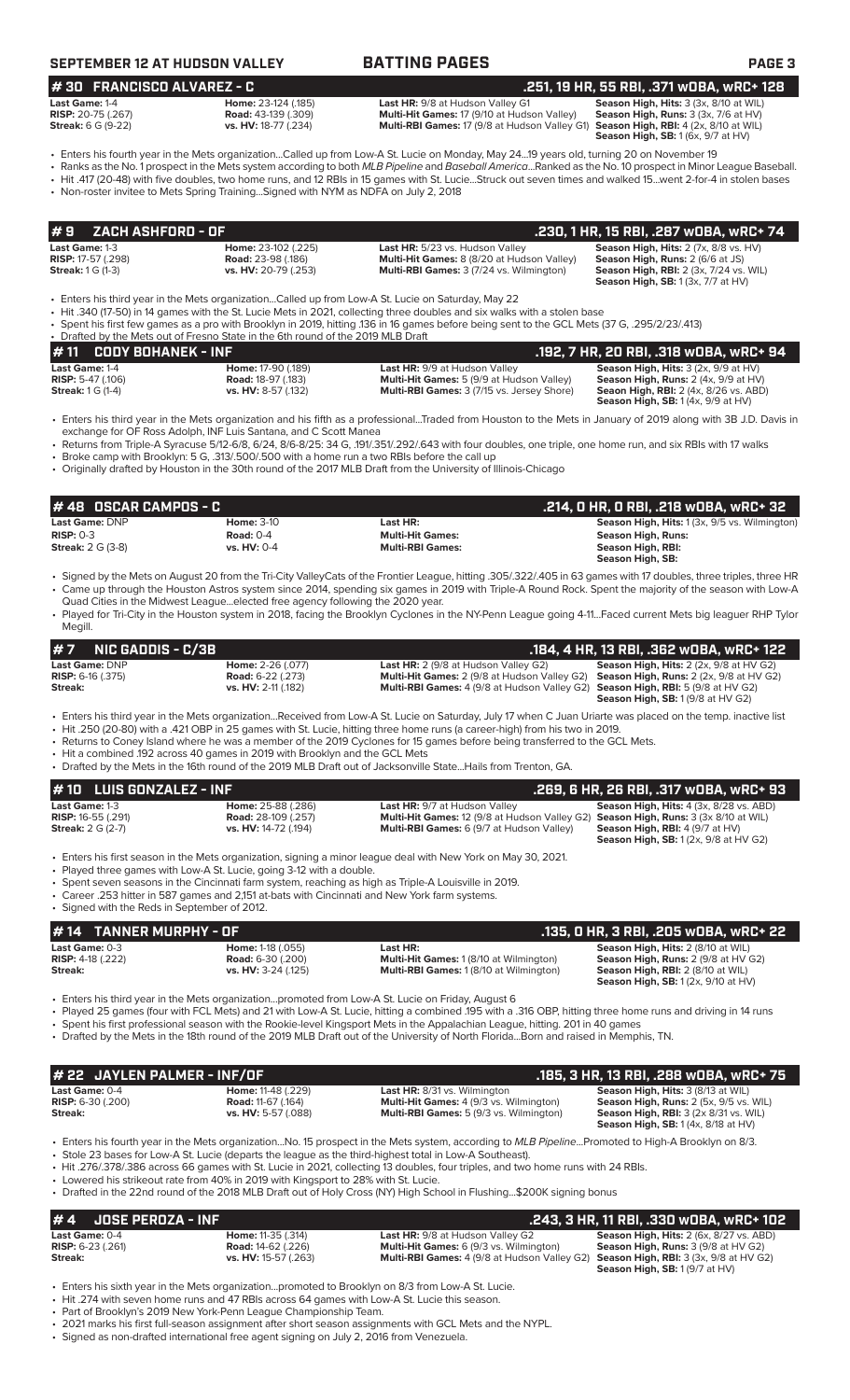## **SEPTEMBER 12 AT HUDSON VALLEY BATTING PAGES PAGE 4**

## **# 2 WILMER REYES - UTL .429, 0 HR, 2 RBI, .471 wOBA, wRC+ 191 Last Game:** 1-3 **Home: Home: Last HR: Last HR: Season High, Hits:** 2 (9/9 at HV)<br> **RISP:** 1-2 **Road:** 3-7 **Home: Multi-Hit Games:** 1 (9/9 at Hudson Valley) **Season High, Runs:**

**RISP: RISP: RISP: RISP: RISP: RISP: RISP: RISP: Property RISP: RISP: Property Streak: 2** G (3-7) **Streak: 2** G (3-7) **Streak: 2** G (3-7) **Property CONSIMITED: RISP: RISP: Property C Multi-RBI Games:** 1 (9/9 at Hudson Valley)

Season High, RBI: 2 (9/9 at HV)<br>Season High, SB:

• Enters his sixth year in the Mets organization...Won a New York-Penn League title with Brooklyn in 2019

- Reinstated from rehab assignment with FCL Mets on September 9 when SS Ronny Mauricio and OF Antoine Duplantis were promoted to Double-A Binghamton. • Hit .323 with a .350 on-base percentage in 2019 as the top hitter on the 2019 NYPL Champion Brooklyn Cyclones
- 
- Enters 2021 as a .275 lifetime hitter with a .327 on-base percentage • 22 year old hails from Mao, Dominican Republic

| $# 19$ LUKE RITTER - INF  |                            |                                                   | . 231, 12 HR, 38 RBI, .318 wOBA, wRC+ 94.              |
|---------------------------|----------------------------|---------------------------------------------------|--------------------------------------------------------|
| <b>Last Game: 0-2</b>     | <b>Home: 18-94 (.191)</b>  | Last HR: 9/10 at Hudson Valley                    | <b>Season High, Hits: 3 (2x, 9/5 at Wil)</b>           |
| <b>RISP:</b> 13-66 (.197) | <b>Road:</b> 36-136 (.265) | <b>Multi-Hit Games: 13 (8/27 vs. Aberdeen)</b>    | <b>Season High, Runs:</b> $2$ ( $3x$ , $7/6$ at $HV$ ) |
| Streak:                   | vs. HV: 12-69 (.174)       | <b>Multi-RBI Games: 9 (8/19 at Hudson Valley)</b> | <b>Season High, RBI:</b> 6 (6/20 at Wilmington)        |
|                           |                            |                                                   | Season High, SB: 1(5/12 at Greenville)                 |

• Enters his third year in the Mets organization...Won a New York-Penn League title with Brooklyn in 2019<br>• Missed 32 games with a broken bone in his left hand...Went on the IL after July 7 when he suffered the

• Missed 32 games with a broken bone in his left hand...Went on the IL after July 7 when he suffered the injury mid-game at Hudson Valley

- Led Brooklyn in 2019 in games played (68), runs (39), doubles (15), and walks (33)
- Mets 7th-round pick in 2019 from Wichita State...Also drafted by the Minnesota Twins in the 37th round of the 2018 MLB Draft • Played linebacker at Rockhurst High School and set the school record with 184 tackles.

| # 45 JOE SUOZZI - OF       |                     |                                                  | .173, 1 HR, 6 RBI, .266 wOBA, wRC+ 62       |
|----------------------------|---------------------|--------------------------------------------------|---------------------------------------------|
| Last Game: DNP             | <b>Home: 5-32</b>   | <b>Last HR: 7/16 vs. Jersey Shore</b>            | <b>Season High, Hits: 2 (7/28 at JS)</b>    |
| <b>RISP:</b> $4-21$ (.190) | <b>Road: 4-20</b>   | <b>Multi-Hit Games: 1(7/28 at Jersey Shore)</b>  | <b>Season High, Runs: 2 (7/27 at JS)</b>    |
| Streak:                    | vs. HV: 2-12 (.167) | <b>Multi-RBI Games: 2 (8/5 vs. Jersey Shore)</b> | <b>Season High, RBI:</b> 2 (2x, 8/5 vs. HV) |
|                            |                     |                                                  | Season High, SB:                            |

• Enters his third year in the Mets organization...received from Low-A St. Lucie on July 13

• Hit .292 with a .372 on-base percentage in 30 games with the Mets...posted a wRC+112, hitting four doubles and two home runs

- Signed by the Mets on June 15, 2020 out of Boston College
- Attended Chaminade High School in Mineola, NY
- His father, Tom Suozzi, is the former Nassau County Executive and current U.S. House of Representatives member of NY's 3rd district (Nassau, Suffolk, Queens)

|      | Hardest Hit Balls - 2021 (not all games listed- from available Trackman data) |                         |                  |                   |  |      |                                   |                         |           |                  |
|------|-------------------------------------------------------------------------------|-------------------------|------------------|-------------------|--|------|-----------------------------------|-------------------------|-----------|------------------|
| Date | Player                                                                        | <b>Opponent</b>         | <b>Exit Velo</b> | Result            |  | Date | Player                            | <b>Opponent</b>         | Exit Velo | Result           |
| 8/12 | <b>Francisco Alvarez</b>                                                      | at Wilmington           | 112.8            | <b>Home Run</b>   |  | 8/28 | Ronny Mauricio                    | vs. Aberdeen            | 109.6     | Line Out         |
| 6/12 | Francisco Alvarez                                                             | vs. Hudson Vallev 112.5 |                  | Double            |  | 6/1  | Ronny Mauricio                    | at Jersey Shore         | 109.6     | Triple           |
| 9/5  | Ronny Mauricio                                                                | vs. Wilmington          | 112.2            | Single            |  | 6/22 | Brett Baty                        | vs. Jersey Shore 109.2  |           | Double           |
| 6/11 | Brett Baty                                                                    | vs. Hudson Valley 111.2 |                  | Ground Out        |  | 6/15 | <b>Francisco Alvarez</b>          | at Wilmington           | 109.2     | Single           |
| 6/29 | Ronny Mauricio                                                                | at Aberdeen             | 110.4            | Single            |  | 6/1  | Francisco Alvarez at Jersey Shore |                         | 109.0     | <b>Home Run</b>  |
| 8/21 | Francisco Alvarez                                                             | at Hudson Vallev        | 110.3            | Ground Out        |  | 8/29 | Ronny Mauricio                    | vs. Aberdeen            | 109.0     | Ground Ball Out  |
| 9/8  | Ronny Mauricio                                                                | at Hudson Vallev        | 110.0            | Home Run          |  | 5/25 | <b>Francisco Alvarez</b>          | vs. Aberdeen            | 109       | Single           |
| 8/12 | Ronny Mauricio                                                                | at Wilmington           | 109.9            | Line Out          |  | 8/6  | Ronny Mauricio                    | vs. Hudson Valley 108.7 |           | <b>Home Rune</b> |
| 7/3  | Luis Gonzalez                                                                 | at Aberdeen             | 109.9            | <b>Ground Out</b> |  | 6/5  | <b>Francisco Alvarez</b>          | at Jersev Shore         | 108.7     | Ground Ball Out  |
| 6/1  | Adrian Hernandez                                                              | at Jersey Shore         | 109.8            | Home Run          |  | 6/2  | Francisco Alvarez                 | at Jersey Shore         | 108.7     | Single           |
| 6/6  | Francisco Alvarez                                                             | at Jersey Shore         | 109.7            | Single            |  | 7/13 | <b>Brett Baty</b>                 | at Hudson Valley        | 108.7     | Single           |

# **Recent Home Run Chart**

| Date | Player                   | <b>Opponent</b>           | Exit Velo | Launch Angle | Distance |          | Jose Peroza              | vs. Aberdeen             | $104.1$ mph | 45.8 | 344 ft.   |
|------|--------------------------|---------------------------|-----------|--------------|----------|----------|--------------------------|--------------------------|-------------|------|-----------|
| 8/10 | Francisco Alvarez        | at Wilmington 112.8 mph   |           | 27.2         | 416 ft.  | 8/25     | Jaylen Palmer            | vs. Aberdeen             |             |      |           |
|      | Nic Gaddis               | at Wilmington             | 97.5 moh  | 27.8         | 388 ft.  | 8/26     | Cody Bohanek             | vs. Aberdeen             | $101$ mph   | 27   | $335$ ft. |
|      | Luis Gonzalez            | at Wilmington 102.6 mph   |           | 31.1         | 442 ft.  | 8/28     | Luis Gonzalez            | vs. Aberdeen             | 95 mph      | 35   | 349 ft.   |
| 8/12 | Francisco Alvarez        | at Wilmington 101.5 mph   |           | 26.9         | 398 ft.  | 8/29     | Cody Bohanek             | vs. Aberdeen             | $101$ mph   | 32   | 396 ft.   |
| 8/18 | <b>Francisco Alvarez</b> | at Hudson Valley          |           |              |          | 9/3      | <b>Francisco Alvarez</b> | vs. Wilmington 105 mph   |             | 32   | 428 ft.   |
|      | Jose Peroza              | at Hudson Vallev          |           |              |          | 9/5      | <b>Francisco Alvarez</b> | vs. Wilmington 101.3 mph |             | 33   | 414 ft.   |
|      | Jeremy Vasquez           | at Hudson Valley          |           |              |          |          | Ronny Mauricio           | vs. Wilmington 101.3 mph |             | 28   | 404 ft.   |
| 8/19 | Jose Peroza              | at Hudson Valley          |           |              |          | 9/7      | Luis Gonzalez            | at Hudson Valley 104 mph |             | 22   | 397 ft.   |
|      | Ronny Mauricio           | at Hudson Valley          |           |              |          | $9/8$ G1 | <b>Francisco Alvarez</b> | at Hudson Valley 97 mph  |             | 37   | 370 ft.   |
| 8/21 | Jose Peroza              | at Hudson Valley102.7 mph |           | 29.9         | 394 ft.  | 9/8G2    | Ronny Mauricio           | at Hudson Valley 110 mph |             | 23   | 403 ft.   |
| 8/24 | Ronny Mauricio           | vs. Aberdeen              | 93.8 mph  | 35.9         | 343 ft.  | 9/9      | Cody Bohanek             | at Hudson Valley 102 mph |             | 39   | 365 ft.   |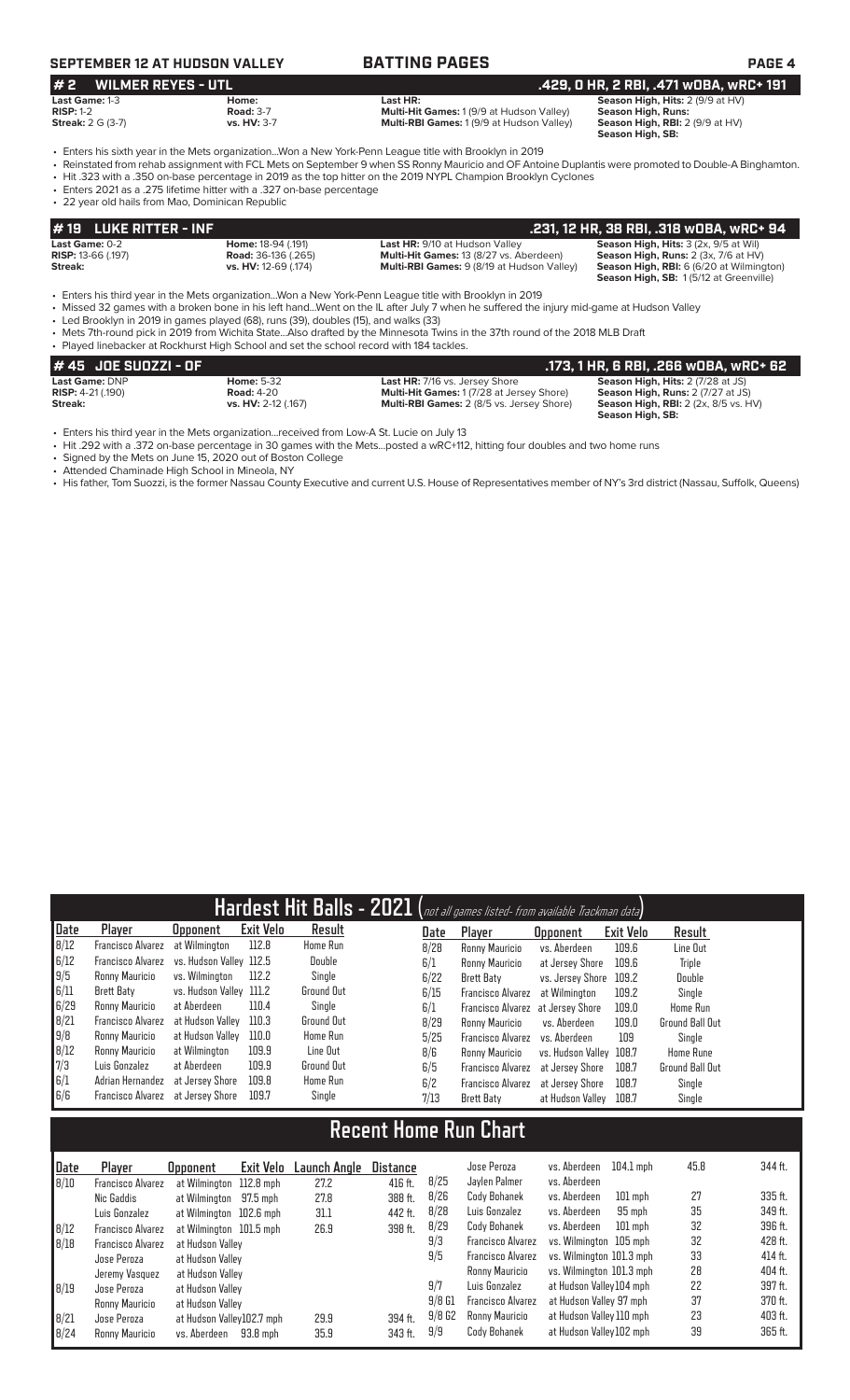## **SEPTEMBER 12 AT HUDSON VALLEY BULLPEN PAGE**

|--|--|

| #18                               | <b>NOLAN CLENNEY - RHP</b>                                                                        |                                      | 37.5 K%, O BB%, O.OO ERA, 1 G |              |                                     | <b>LAST FIVE APPEARANCES</b> |                             |                              |                          |                          |                                  |                                |                         |
|-----------------------------------|---------------------------------------------------------------------------------------------------|--------------------------------------|-------------------------------|--------------|-------------------------------------|------------------------------|-----------------------------|------------------------------|--------------------------|--------------------------|----------------------------------|--------------------------------|-------------------------|
| Last App: 9/10 at HV              | <b>Last Loss:</b>                                                                                 | SV/OP (Last):                        | Holds:                        |              |                                     |                              | <b>NOLAN CLENNEY</b>        |                              |                          |                          |                                  |                                |                         |
| Leadoff: 0-4                      | <b>Inherited Runners/Stranded:</b>                                                                |                                      |                               | DATE         | OPP                                 | DEC                          | IP                          | H                            |                          | R ER                     | <b>BB</b>                        | Κ                              | HI                      |
|                                   | Enters his first year in the Mets organizationReceived from Low-A St. Lucie on September 7 •      |                                      |                               | 9/10         | @ HV                                |                              | 2.1                         | 2                            | 0                        | 0                        | O                                | 3                              | $\circ$                 |
|                                   | • Signed to a minor league deal on June 28, 2021Made 13 relief apps for Low-A St. Lucie           |                                      |                               | 9/7          | @ HV                                |                              | 2.0                         | $\mathbf{1}$                 | $\mathsf O$              | $\mathsf O$              | $\Omega$                         | 3                              | $\Omega$                |
|                                   | • Pitched with Gary in 2021 and with Utica in 2019 and 2020 in independent baseball               |                                      |                               | 9/1          | @ JUP*                              |                              | 1.2                         | 2                            | $\circ$                  | $\circ$                  | $\circ$                          | $\overline{2}$                 | $\Omega$                |
|                                   | • 25 year old hails from Northville, MichiganAttended NC State                                    |                                      |                               | 8/28         | $DBT^*$                             |                              | 2.0                         | $\mathbf{1}$                 | $\mathbf{1}$             | $\mathbf{1}$             | 1                                | 3                              | $\Omega$                |
|                                   |                                                                                                   |                                      |                               | 8/25         | DBT <sup>*</sup>                    |                              | 1.0                         | 2                            | 0                        | 0                        | 0                                | $\overline{2}$                 | $\circ$                 |
| #13                               | DYLAN HALL - RHP                                                                                  | 14.3 K%, 14.3 BB%, 6.75 ERA, 1 G     |                               |              |                                     |                              | <b>DYLAN HALL</b>           |                              |                          |                          |                                  |                                |                         |
| Last App: 9/9 at HV               | <b>Last Loss:</b>                                                                                 | SV/OP (Last):                        | Holds: 1                      | DATE         | OPP                                 | <b>DEC</b>                   | IP                          | н                            | R                        | ER                       | BB                               | Κ                              | HI                      |
| Leadoff: 0-1                      | <b>Inherited Runners/Stranded:</b>                                                                |                                      |                               | 9/9          | @ HV                                | Н                            | 1.1                         | $\overline{2}$               | $\mathbf{1}$             | $\mathbf{1}$             | 1                                | $\mathbf{1}$                   | 0                       |
|                                   | • Enters his first year in the Mets organization…received from Low-A St. Lucie on September 7     |                                      |                               | 9/4          | $@$ JUP*                            |                              | 2.0                         | $\mathbf{1}$                 | $\circ$                  | $\circ$                  | $\mathbf{1}$                     | 2                              | $\circ$                 |
|                                   | Has pitched with Double-A Binghamton, Low-A St. Lucie, and FCL Mets(16IP, 19 K, 12 BB, 11 ER) + • |                                      |                               |              | 8/31@ FCL AST**<br>8/24@ FCL NATS** |                              | 2.0<br>0.2                  | $\overline{2}$<br>$\circ$    | $\circ$<br>$\mathbf 0$   | $\circ$<br>$\circ$       | $\overline{2}$<br>$\overline{2}$ | 3<br>$\mathbf{1}$              | 0<br>0                  |
|                                   | . Pitched for Virginia Tech and Central OklahomaSigned MiLB FA deal with Mets June 15, 2020.      |                                      |                               |              | 5/20 @ ERI***                       | L                            | 3.1                         | $\overline{7}$               | 5                        | 5                        | $\overline{2}$                   | $\overline{2}$                 | 1                       |
|                                   | • From Stafford, Virginiathrew a perfect game for Mountain View High School                       |                                      |                               |              |                                     |                              |                             |                              |                          |                          |                                  |                                |                         |
|                                   |                                                                                                   |                                      |                               |              |                                     |                              | <b>LUIS MONTAS</b>          |                              |                          |                          |                                  |                                |                         |
| # 28                              | <b>LUIS MONTAS - RHP</b>                                                                          | 14.3 K%, 4.8 BB%, 15.75 ERA, 3 G     |                               | <b>DATE</b>  | OPP                                 | <b>DEC</b>                   | IP                          | н                            | R                        | ER                       | <b>BB</b>                        | K                              | HI                      |
| Last App: 9/11 at HV              | Last Loss: 9/7 at HV                                                                              | SV/OP (Last): 0/1 (9/7 at HV)        | Holds:                        | 8/8          | $PMB^*$                             | <b>SV</b>                    | 1.0                         | $\mathbf{1}$                 | $\mathbf 0$              | 0                        | $\Omega$                         | $\mathbf{1}$                   | $\Omega$                |
| Leadoff: 0-4                      | <b>Inherited Runners/Stranded:</b>                                                                |                                      |                               | 7/31         | $@$ DBT*                            |                              | 1.0                         | $\circ$                      | 0                        | $\circ$                  | $\circ$                          | 3                              | $\circ$                 |
|                                   | • Enters his third year in the Mets organizationpromoted from Low-A St. Lucie on 8/31             |                                      |                               | 9/2          | WIL                                 |                              | 1.0                         | 3                            | $\overline{2}$           | $\overline{2}$           | $\Omega$                         | $\mathbf{1}$                   | 0                       |
|                                   | . Had a 24% K rate, 5.9% walk rate, .282 BABIP, and 3.73 FIP in 19 games with Low-A St. Lucie     |                                      |                               | 9/7          | @ HV                                | BS.L                         | 1.0                         | 5                            | 4                        | $\overline{4}$           | $\circ$                          | $\mathbf{1}$                   | $\Omega$                |
|                                   | • Went 7/9 in save opportunities this season with Mets                                            |                                      |                               | 9/11         | @ HV                                |                              | 2.0                         | $\overline{2}$               | $\mathbf{1}$             | 1                        | 1                                | 1                              | 0                       |
|                                   | • 20 years old out of San Cristobal, Dominican Republic on July 2, 2019                           |                                      |                               |              |                                     |                              | <b>COLBY MORRIS</b>         |                              |                          |                          |                                  |                                |                         |
|                                   |                                                                                                   |                                      |                               | <b>DATE</b>  | OPP<br>@ HV                         | DEC                          | IP                          | н                            | R<br>$\circ$             | <b>ER</b><br>$\circ$     | <b>BB</b><br>$\overline{2}$      | K<br>4                         | HI<br>$\Omega$          |
| #38                               | COLBY MORRIS  - RHP                                                                               | 26.1 K%, 9.5 BB%, 3.51 ERA, 24 G     |                               | 8/21<br>8/25 | vs. ABD                             |                              | 2.2<br>2.0                  | $\circ$<br>$\circ$           | $\circ$                  | $\circ$                  | $\circ$                          | $\overline{4}$                 | $\circ$                 |
|                                   | Last App: 9/8 at HV G1 Last Loss: 8/17 at Hudson Valley                                           | SV/OP (Last): 1/1 (9/8 at HV G1)     | Holds:                        | 8/29         | vs. ABD                             |                              | 1.2                         | 3                            | $\mathbf{1}$             | 1                        | $\mathbf{1}$                     | $\mathbf{1}$                   | 0                       |
|                                   | Leadoff: 9-32, 3B, 3 BB, 4 HBP Inherited Runners/Stranded: 11/6                                   |                                      |                               | 9/3          | vs. WIL                             |                              | 2.0                         | 0                            | $\mathbf 0$              | $\circ$                  | 0                                | $\mathbf{1}$                   | 0                       |
|                                   | • Enters his first season in the Mets organizationcalled up from Low-A St. Lucie on May 20        |                                      |                               | 9/8          | @ HV G1                             | <b>SV</b>                    | 2.0                         | $\overline{4}$               | $\Omega$                 | $\Omega$                 | $\Omega$                         | 4                              | $\circ$                 |
|                                   | • Made four scoreless appearances in relief for the St. Lucie Mets to being 2021                  |                                      |                               |              |                                     |                              | <b>MICHEL OTANEZ</b>        |                              |                          |                          |                                  |                                |                         |
|                                   | • Minor League free agent signingpitched at Middlebury in Vermont                                 |                                      |                               | DATE         | OPP                                 | DEC.                         | IP                          | н                            | R                        | ER.                      | BB                               | К                              | HI                      |
| # 26                              | MICHEL OTANEZ - RHP                                                                               | 31.1 K%, 22.0 BB%, 4.54 ERA, 32 G    |                               | 8/20         | @ HV                                |                              | 1.0                         | $\Omega$                     | $\mathbf 0$              | $\Omega$                 | 1<br>$\mathbf 0$                 | $\overline{2}$                 | 0                       |
| Last App: 9/4 vs. WIL             | <b>Last Loss:</b>                                                                                 | <b>SV/OP (Last):</b> 0/2 (BS vs. JS) | Holds: 3                      |              | 8/26 vs. ABD<br>8/29 vs. ABD        |                              | 1.0<br>1.0                  | $\mathbf{1}$<br>$\mathbf{1}$ | $\circ$<br>$\mathbf{1}$  | $\circ$<br>$\mathbf{1}$  | $\overline{2}$                   | 4<br>$\overline{2}$            | 0<br>$\Omega$           |
| Leadoff: 6-28                     | <b>Inherited Runners/Stranded: 15/5</b>                                                           |                                      |                               | 9/4          | vs. WIL                             |                              | 2.0                         | $\circ$                      | $\mathbf 0$              | $\circ$                  | 0                                | $\overline{2}$                 | 0                       |
|                                   |                                                                                                   |                                      |                               | 9/8          | @ HV G2 SV                          |                              | 2.0                         | $\overline{2}$               | $\mathbf{1}$             | $\mathbf{1}$             | 1                                | 3                              | O                       |
|                                   | Enters his sixth year in the Mets orgNo. 26 prospect in the system according to MLB Pipeline      |                                      |                               |              |                                     |                              |                             |                              |                          |                          |                                  |                                |                         |
|                                   | • Returns to Brooklyn for the second assignment in a row                                          |                                      |                               | DATE         | OPP                                 | <b>DEC</b>                   | <b>HUNTER PARSONS</b><br>IP | н                            | R                        | ER                       | <b>BB</b>                        | K                              | HI                      |
|                                   | • Pitched with the Cyclones and won an NYPL title in 2019 and also spent time with Kingsport      |                                      |                               | 8/21         | @ HV                                |                              | 2.0                         | $\circ$                      | $\mathbf 0$              | $\circ$                  | 1                                | $\overline{2}$                 | $\Omega$                |
|                                   | • Missed 2017 due to injuryStruck out 21 batters in 21.1 innings with the DSL Mets1 in 2016.      |                                      |                               |              | 8/26 vs. ABD                        |                              | 1.0                         | 3                            | 3                        | $\circ$                  | $\mathbf{1}$                     | $\circ$                        | 0                       |
| #44                               | <b>HUNTER PARSONS - RHP</b>                                                                       | 25.9 K%, 14.5 BB%, 4.82 ERA, 22 G    |                               | 8/29         | vs. ABD                             |                              | 2.0                         | $\mathbf{1}$                 | $\circ$                  | $\circ$                  | $\overline{2}$                   | $\overline{4}$                 | $\circ$                 |
| Last App: 9/9 at HV               | <b>Last Loss:</b>                                                                                 | SV/OP (Last):                        | Holds: 1                      | 9/4          | vs. WIL                             |                              | 2.2                         | $\circ$                      | $\circ$                  | $\circ$                  | $\Omega$                         | $\overline{4}$                 | $\Omega$                |
| Leadoff: 7-30, 3 BB               | Inherited Runners/Stranded: 13/9                                                                  |                                      |                               | 9/9          | @ HV                                |                              | 2.1                         | $\mathbf{1}$                 | $\mathbf{1}$             | $\mathbf{1}$             | $\mathbf{1}$                     | 5                              | $\mathbf{1}$            |
|                                   |                                                                                                   |                                      |                               |              |                                     |                              | <b>REYSON SANTOS</b>        |                              |                          |                          |                                  |                                |                         |
|                                   | • Enters his third year in the Mets orgCalled up from Low-A St. Lucie on May 20                   |                                      |                               | DATE         | OPP                                 | DEC                          | IP                          | н                            | R                        | ER                       | BB                               | K                              | HI                      |
|                                   | • Made four relief appearances with the Mets (A-), striking out 18 in 10 innings (45% K rate).    |                                      |                               | 9/8<br>8/31  | @ HV G2<br>$@$ JUP*                 | W                            | 2.0<br>1.1                  | $\overline{2}$<br>$\Omega$   | $\mathbf{1}$<br>$\Omega$ | $\mathbf{1}$<br>$\Omega$ | 0<br>$\Omega$                    | $\overline{2}$<br>$\mathbf{1}$ | $\mathbf 0$<br>$\Omega$ |
|                                   | • Pitched with the Cyclones and won an NYPL title in 2019                                         |                                      |                               | 8/28         | DBT*                                |                              | 2.0                         | $\circ$                      | 0                        | $\circ$                  | $\mathbf{1}$                     | 3                              | $\mathbf 0$             |
|                                   |                                                                                                   |                                      |                               | 8/25         | DBT <sup>*</sup>                    |                              | 1.0                         | 3                            | 3                        | 3                        | $\mathbf{1}$                     | $\overline{2}$                 | 1                       |
| #45                               | <b>REYSON SANTOS - RHP</b>                                                                        |                                      | 25 K%, O BB%, 4.50 ERA, 1 G   | 8/19         | @ TAM*                              | SV                           | 2.0                         | $\mathbf 0$                  | $\mathbf 0$              | $\circ$                  | $\mathbf{1}$                     | $\mathbf{1}$                   | $\circ$                 |
| Last App: 9/8 at HV G2 Last Loss: |                                                                                                   | SV/OP (Last):                        | Holds: 0                      |              |                                     |                              | <b>EVY RUIBAL</b>           |                              |                          |                          |                                  |                                |                         |
| Leadoff: 1-2                      | <b>Inherited Runners/Stranded:</b>                                                                |                                      |                               |              | DATE OPP                            | <b>DEC</b>                   | IP                          | H.                           |                          | R ER BB                  |                                  | K                              | HI                      |
|                                   |                                                                                                   |                                      |                               |              | $Q/2A$ $ve$ $ABD$                   |                              | $1 \cap$                    | $\cap$                       | $\cap$                   | $\cap$                   | $\mathcal{D}$                    |                                |                         |

• Enters his fourth year in the Mets organization....received from Low-A St. Lucie on September 7 • Made 27 appearances with the Mets...struck out 44 and walked 22 in 35.1 IP

• Part of Brooklyn's NYPL Title in 2019, earning the save in game one of the championship series • 22 year old hails from Bani in the Domiinican Republic

**# 50 EVY RUIBAL - RHP 22.7 K%, 18.2 BB% 6.00 ERA, 16 G Last App:** 9/11 at HV **Last Loss:** 8/19 at HV **SV/OP (Last): Holds:** 2

**Leadoff:** 4-13, 2B,HR 2 BB**Inherited Runners/Stranded:** 10/8

- Signed to a minor league deal on June 27 from the Florence Y'alls (Frontier League)
- Pitched in the Dodgers system from 2015-2018, reaching High-A Rancho Cucamonga
- Drafted by the Dodgers in the 16th round of the 2017 MLB Draft from Notre Dame • From Milburn, New Jersey, attending Milburn High School

|      |                  | <b>LAST FIVE APPEARANCES</b> |                      |                |          |          |           |                |           |
|------|------------------|------------------------------|----------------------|----------------|----------|----------|-----------|----------------|-----------|
|      |                  |                              | <b>NOLAN CLENNEY</b> |                |          |          |           |                |           |
| DATE | OPP              | DEC                          | IP                   | н              | R        | ER       | <b>BB</b> | К              | <b>HR</b> |
| 9/10 | @ HV             |                              | 2.1                  | $\mathcal{P}$  | $\Omega$ | O        | O         | 3              | O         |
| 9/7  | @ HV             |                              | 2.0                  | 1              | $\Omega$ | $\Omega$ | $\Omega$  | 3              | O         |
| 9/1  | @ JUP*           |                              | 1.2                  | $\mathcal{P}$  | $\Omega$ | O        | $\Omega$  | $\overline{2}$ | O         |
| 8/28 | DBT <sup>*</sup> |                              | 2.0                  | 1              | 1        | 1        | 1         | 3              | O         |
| 8/25 | DBT <sup>*</sup> |                              | 1.0                  | $\mathcal{P}$  | O        | O        | O         | $\overline{2}$ | $\Omega$  |
|      |                  |                              | <b>DYLAN HALL</b>    |                |          |          |           |                |           |
| DATE | OPP              | DEC                          | IP                   | Н              | R        | ER       | <b>BB</b> | K              | <b>HR</b> |
| 9/9  | @ HV             | Н                            | 11                   | $\overline{2}$ | 1        | 1        | 1         | 1              | $\Omega$  |
| 9/4  | $@$ JUP*         |                              | 2.0                  | 1              | O        | ∩        | 1         | $\overline{2}$ | ∩         |

|     | $\omega$ iv      | . .                |               |   |          |               |               |   |
|-----|------------------|--------------------|---------------|---|----------|---------------|---------------|---|
| 9/4 | $@$ JUP*         | 2 O                |               | O | $\Omega$ |               |               |   |
|     | 8/31@ FCL AST**  | 2 O                | $\mathcal{L}$ | O | $\Omega$ | $\mathcal{P}$ | ∍             | Ω |
|     | 8/24@ FCL NATS** | 02                 | O             | O | O        | $\mathcal{P}$ |               | Ω |
|     | 5/20 @ ERI***    | 31                 | 7             | 5 | 5        | $\mathcal{L}$ | $\mathcal{L}$ |   |
|     |                  |                    |               |   |          |               |               |   |
|     |                  | <b>LUIS MONTAS</b> |               |   |          |               |               |   |
|     |                  |                    |               |   |          |               | $\cdots$      |   |

| DATE     | OPP                      | DEC   | IP                   | н              | R        | ER       | BB             | Κ                 | ΗR        |
|----------|--------------------------|-------|----------------------|----------------|----------|----------|----------------|-------------------|-----------|
| 8/8      | $PMB^*$                  | SV    | 1.0                  | 1              | 0        | O        | O              | 1                 | 0         |
| 7/31     | $@$ DBT*                 |       | 1.0                  | 0              | 0        | 0        | O              | 3                 | 0         |
| 9/2      | <b>WIL</b>               |       | 1.0                  | 3              | 2        | 2        | 0              | 1                 | 0         |
| 9/7      | @ HV                     | BS. L | 1.0                  | 5              | 4        | 4        | O              |                   | 0         |
| 9/11     | @ HV                     |       | 2.0                  | 2              | 1        |          | 1              |                   | 0         |
|          |                          |       | <b>COLBY MORRIS</b>  |                |          |          |                |                   |           |
| DATE     | OPP                      | DEC   | IP                   | н              | R        | ER       | BB             | Κ                 | ΗR        |
| 8/21     | @ HV                     |       | 2.2                  | $\Omega$       | 0        | O        | 2              | 4                 | 0         |
| 8/25     | vs. ABD                  |       | 2.0                  | $\Omega$       | 0        | 0        | O              | 4                 | 0         |
| 8/29     | vs. ABD                  |       | 1.2                  | 3              | 1        | 1        | 1              | 1                 | 0         |
| 9/3      | vs. WIL                  |       | 2.0                  | O              | $\Omega$ | O        | O              | 1                 | 0         |
| 9/8      | @ HV G1                  | SV    | 2.0                  | 4              | $\Omega$ | O        | O              | 4                 | 0         |
|          |                          |       | <b>MICHEL OTANEZ</b> |                |          |          |                |                   |           |
| DATE     | OPP                      | DEC   | IP                   | Н              | R        | ER       | BB             | Κ                 | ΗR        |
| 8/20     | @ HV                     |       | 1.0                  | O              | $\Omega$ | 0        | 1              | $\overline{2}$    | 0         |
| 8/26     | vs. ABD                  |       | 1.0                  | 1              | 0        | 0        | 0              | 4                 | 0         |
| 8/29     | vs. ABD                  |       | 1.0                  | 1              | 1        | 1        | $\overline{2}$ | $\overline{2}$    | 0         |
| 9/4      | vs. WIL                  |       | 2.0                  | O              | O        | $\Omega$ | 0              | $\overline{2}$    | 0         |
| $\Omega$ | $\approx$ LN $\prime$ C2 | C11   | $\Omega$             | $\overline{ }$ | 1        | 4        | 4              | $\mathbf{\Omega}$ | $\bigcap$ |

| OPP              | <b>DEC</b>                                | IP  | н              | R | ER                | BB                                            | Κ              | ΗR       |
|------------------|-------------------------------------------|-----|----------------|---|-------------------|-----------------------------------------------|----------------|----------|
| @ HV             |                                           | 2.0 | $\Omega$       | 0 | $\Omega$          | 1                                             | 2              | 0        |
| vs. ABD          |                                           | 1.0 | 3              | 3 | 0                 | 1                                             | $\Omega$       | 0        |
| vs. ABD          |                                           | 2.0 | 1              | 0 | O                 | 2                                             | 4              | 0        |
| vs. WIL          |                                           | 2.2 | 0              | 0 | 0                 | O                                             | 4              | 0        |
| @ HV             |                                           | 2.1 | 1              | 1 | 1                 | 1                                             | 5              | 1        |
|                  |                                           |     |                |   |                   |                                               |                |          |
| OPP              | <b>DEC</b>                                | IP  | н              | R | ER                | <b>BB</b>                                     | Κ              | ΗR       |
| @ HV G2          | W                                         | 2.0 | $\overline{2}$ | 1 | 1                 | O                                             | $\overline{2}$ | 0        |
| @ JUP*           |                                           | 1.1 | $\Omega$       | 0 | O                 | 0                                             | 1              | 0        |
| DBT <sup>*</sup> |                                           | 2.0 | 0              | 0 | 0                 | 1                                             | 3              | 0        |
| DBT*             |                                           | 1.0 | 3              | 3 | 3                 | 1                                             | $\overline{2}$ | 1        |
| @ TAM*           | SV                                        | 2.0 | 0              | 0 | O                 | 1                                             | 1              | 0        |
|                  |                                           |     |                |   |                   |                                               |                |          |
| OPP              | <b>DEC</b>                                | IP  | н              | R | ER                | BB                                            | Κ              | HR       |
| vs. ABD          |                                           | 1.0 | $\Omega$       | 0 | 0                 | $\overline{2}$                                | 1              | 0        |
| vs. ABD          | н                                         | 0.1 | 1              | 0 | 0                 | $\overline{2}$                                | 0              | 0        |
| vs. WIL          |                                           | 1.0 | 1              | O | O                 | O                                             | 1              | $\Omega$ |
| @ HV             | SV                                        | 0.1 | 0              | 0 | 0                 | O                                             | O              | 0        |
| @ HV             |                                           | 1.0 | $\overline{2}$ | 1 | 1                 | $\Omega$                                      | $\overline{2}$ | 1        |
|                  | <b>DATE</b><br><b>DATE</b><br><b>DATE</b> |     |                |   | <b>EVY RUIBAL</b> | <b>HUNTER PARSONS</b><br><b>REYSON SANTOS</b> |                |          |

\* = Low-A St. Lucie

\*\* = Florida Complex League Mets

\*\*\* = Double-A Binghamton

|                |                |     | <b>Number of Pitches Thrown</b> |     |      |      |      |
|----------------|----------------|-----|---------------------------------|-----|------|------|------|
| <b>Pitcher</b> | Days Rest      | 9/7 | 9/8                             | 9/9 | 9/10 | 9/11 | 9/12 |
| Clenney        |                | 24  |                                 |     | 38   |      |      |
| Hall           | 2              | --  |                                 | 38  |      |      | --   |
| <b>Montes</b>  | $\Omega$       | 24  |                                 | --  |      | 25   |      |
| <b>Morris</b>  | 3              | --  | 36                              | --  |      | --   |      |
| Otanez         | 3              |     | 39                              |     |      |      |      |
| Parsons        | $\overline{2}$ |     |                                 | 46  |      |      |      |
| Santos         | 3              | --  | 27                              |     |      |      |      |
| Ruibal         | O              |     |                                 | 6   |      | 26   |      |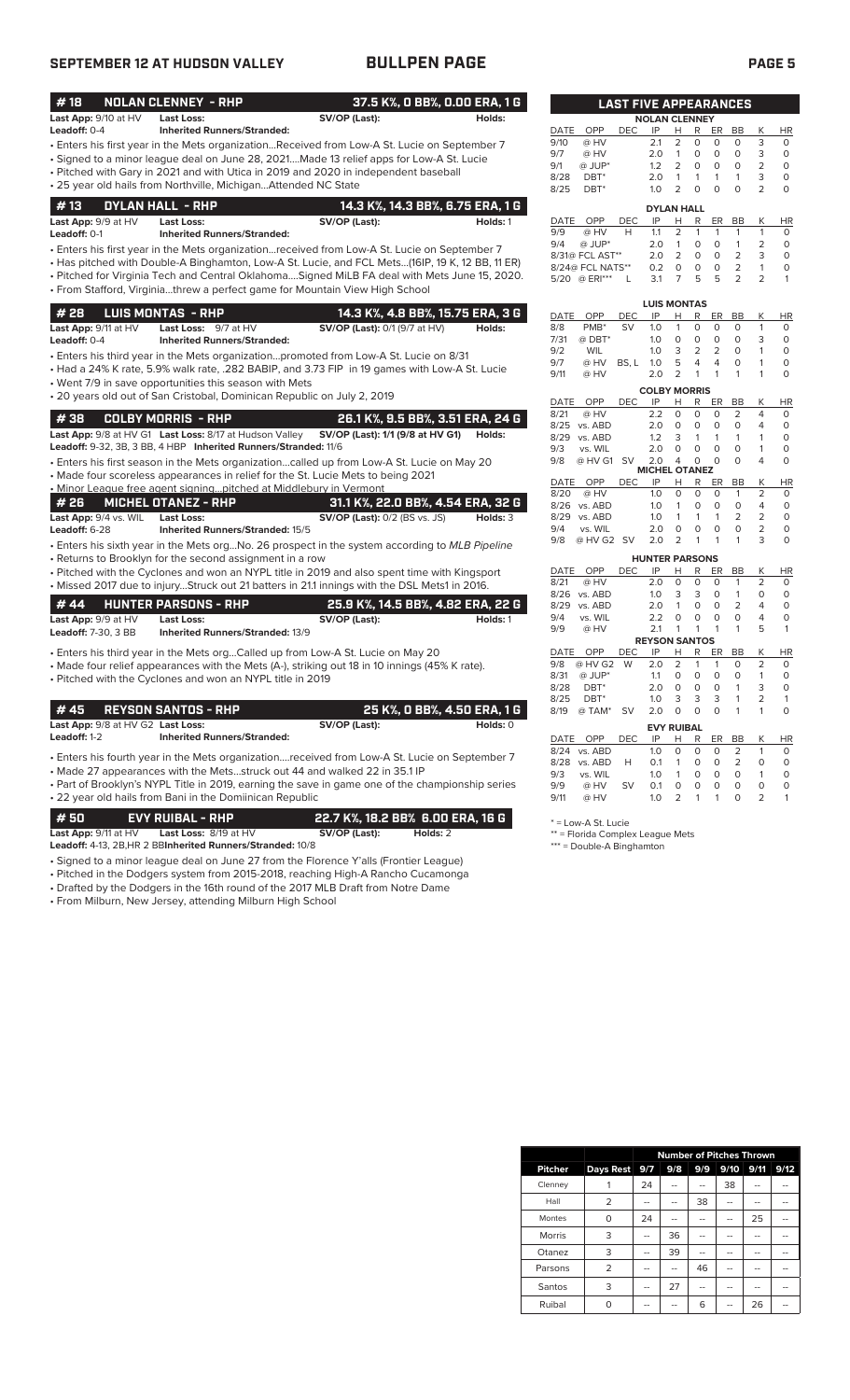| INDIVIDUAL PITCHING HIGHS                                                     |  |
|-------------------------------------------------------------------------------|--|
|                                                                               |  |
|                                                                               |  |
| Most Home Runs Allowed, Game 4 (3x, Garrison Bryant, 9/8 at Hudson Valley G2) |  |
|                                                                               |  |
|                                                                               |  |
|                                                                               |  |
|                                                                               |  |
|                                                                               |  |
|                                                                               |  |
|                                                                               |  |
|                                                                               |  |
|                                                                               |  |
|                                                                               |  |

| TEAM PITCHING HIGHS                                                       |
|---------------------------------------------------------------------------|
|                                                                           |
|                                                                           |
|                                                                           |
|                                                                           |
|                                                                           |
|                                                                           |
|                                                                           |
|                                                                           |
|                                                                           |
|                                                                           |
|                                                                           |
|                                                                           |
|                                                                           |
|                                                                           |
|                                                                           |
| Most Pitchers Used, Extra Innings 5 (5/23 vs. Hudson Valley - 12 innings) |
|                                                                           |

|                                        | <b>TEAM MISCELLANEOUS</b>                                                          |
|----------------------------------------|------------------------------------------------------------------------------------|
|                                        |                                                                                    |
|                                        | Longest Game, Time, Extra-Inning Game3:30 (6/23 vs. Jersey Shore - 10 innings)     |
|                                        | Shortest Game, Time Nine-Inning Game.  2:20 (2x, 5/18 vs. HV & 8/14 at Wilmington) |
|                                        |                                                                                    |
|                                        |                                                                                    |
|                                        |                                                                                    |
|                                        |                                                                                    |
|                                        |                                                                                    |
|                                        |                                                                                    |
|                                        |                                                                                    |
|                                        |                                                                                    |
|                                        |                                                                                    |
|                                        |                                                                                    |
| <u>tan sa</u><br>OUTFIELD ASSISTS [13] | RECORD BREAKDOWN                                                                   |

|            | OUTFIELD ASSISTS [13]                     |
|------------|-------------------------------------------|
| NAME TOTAL | (LAST)                                    |
|            | $\sim$ $\sim$ $\sim$ $\sim$ $\sim$ $\sim$ |

| <b>Duplantis</b> | 6 | 8/20 at HV   |
|------------------|---|--------------|
| Ashford          | 3 | 7/23 vs. WIL |
| Molina           |   | 5/21 vs. HV  |
| Winaker          |   | 5/6 at ASH   |
| <b>Bohanek</b>   |   | 7/6 at HV    |
| Murphy           |   | 9/10 at HV   |

| <b>UNIFORM RECORDS</b>    |              |  |
|---------------------------|--------------|--|
| Home White                | $11 - 5$     |  |
| Road Gray                 | 19-39        |  |
| <b>Championship Gold</b>  | $10 - 14$    |  |
| <b>Coney Island</b>       | $1 - 4$      |  |
| Los Jefes                 | $1 - \Omega$ |  |
| <b>Black Mets Jerseys</b> | $2-1$        |  |

| HV<br><b>NIL</b><br>HV<br>SΗ<br>H١<br>HV<br>Score 4 or More Runs40-20<br>Do Not Allow a Home Run 24-21<br>Hit More Home Runs  26-12<br>Opponent Hits More HRs4-26<br>Opponent Scores First 14-44 |  |
|--------------------------------------------------------------------------------------------------------------------------------------------------------------------------------------------------|--|
|                                                                                                                                                                                                  |  |
|                                                                                                                                                                                                  |  |
|                                                                                                                                                                                                  |  |
|                                                                                                                                                                                                  |  |
|                                                                                                                                                                                                  |  |
|                                                                                                                                                                                                  |  |
|                                                                                                                                                                                                  |  |
|                                                                                                                                                                                                  |  |
|                                                                                                                                                                                                  |  |
|                                                                                                                                                                                                  |  |
|                                                                                                                                                                                                  |  |
|                                                                                                                                                                                                  |  |
|                                                                                                                                                                                                  |  |
|                                                                                                                                                                                                  |  |
|                                                                                                                                                                                                  |  |
|                                                                                                                                                                                                  |  |
|                                                                                                                                                                                                  |  |
|                                                                                                                                                                                                  |  |
|                                                                                                                                                                                                  |  |
|                                                                                                                                                                                                  |  |
|                                                                                                                                                                                                  |  |
|                                                                                                                                                                                                  |  |
|                                                                                                                                                                                                  |  |
|                                                                                                                                                                                                  |  |
|                                                                                                                                                                                                  |  |
|                                                                                                                                                                                                  |  |
|                                                                                                                                                                                                  |  |
|                                                                                                                                                                                                  |  |
|                                                                                                                                                                                                  |  |
|                                                                                                                                                                                                  |  |
|                                                                                                                                                                                                  |  |
|                                                                                                                                                                                                  |  |
|                                                                                                                                                                                                  |  |
|                                                                                                                                                                                                  |  |
|                                                                                                                                                                                                  |  |
|                                                                                                                                                                                                  |  |
| First Game of Series 10-9                                                                                                                                                                        |  |
| Rubber Game of Series 1-0                                                                                                                                                                        |  |
|                                                                                                                                                                                                  |  |
|                                                                                                                                                                                                  |  |
|                                                                                                                                                                                                  |  |
|                                                                                                                                                                                                  |  |
|                                                                                                                                                                                                  |  |
| e                                                                                                                                                                                                |  |

### **MISC. WINS**

| Come from Behind Wins 17 (9/8 at HV G1) |
|-----------------------------------------|
| Wins in Last At-Bat7 (8/27 vs. ABD)     |
| Walk-off Wins  4 (8/8 vs. WIL)          |

## **SEPTEMBER 12 AT HUDSON VALLEY HIGH/LOW & CHARTS PAGE 6**

| <b>INDIVIDUAL BATTING HIGHS</b>                                               |
|-------------------------------------------------------------------------------|
|                                                                               |
|                                                                               |
|                                                                               |
|                                                                               |
|                                                                               |
|                                                                               |
|                                                                               |
| Home Runs, Consecutive Games Three games (2x, last: Luke Ritter, 6/18-6/21)   |
|                                                                               |
|                                                                               |
|                                                                               |
|                                                                               |
|                                                                               |
| Most Strikeouts, Game4 (19x, Jaylen Palmer & Joe Suozzi, 9/9 at Hudson Valley |
|                                                                               |
| Most Extra-Base Hits, Game3 (4x, Cody Bohanek, 9/9 at Hudson Valley)          |
|                                                                               |
| <b>TEAM BATTING HIGHS</b>                                                     |
|                                                                               |
|                                                                               |
|                                                                               |
|                                                                               |
|                                                                               |
|                                                                               |
|                                                                               |
|                                                                               |
|                                                                               |
|                                                                               |
|                                                                               |
|                                                                               |
|                                                                               |
|                                                                               |
|                                                                               |
|                                                                               |
|                                                                               |
|                                                                               |
|                                                                               |

### **FIELDING**

Most Double Plays Hit into, Game........................3 (5x, 7/7 at Hudson Valley - 10 innings)

Most Errors, Team, Game...............................................................................6 (5/7 at Asheville) Most Errors, Individual, Game..................2 (8x, last: Jose Peroza, 9/10 at Hudson Valley) Most Double Plays Turned, Nine-Inning Game.............................3 (2x 8/27 vs. Aberdeen) Consecutive Errorless Games, Team...

LOB, Extra Innings........................................................13 (6/23 vs. Jersey Shore - 10 innings)

#### **STARTERS BY POSITION**

**C-** Alvarez (46), Mena (23), Uriarte (19), Senger (9), Gaddis (9), Campos (3)

**1B-** Genord (49), Vasquez (34), Ritter (12), Bohanek (10), Reyes (2), Winaker (2), Martinez (1)

**2B-** Ritter (49), Gonzalez (39), Walters (12), Fermin (4), Peroza (2), Tiberi (1), Struble (1), McNeil (1), Bohanek (1)

**3B-** Baty (41), Peroza (25), Bohanek (22), Tiberi (7), Fermin (7), Gonzalez (4), Gaddis (1), Palmer (1)

**SS-** Mauricio (86), Bohanek (10), Gonzalez (7), Walters (4), Fermin (3)

**LF-** Duplantis (48), Ashford (17), Tiberi (12), Suozzi (11), Vasquez (7), Bohanek (5), Baty (3), Murphy (2), Palmer (2), Winaker (1), Kleszcz (1), Struble (1)

**CF-** Duplantis (48), Hernandez (23), Palmer (21), Mangum (8), Hernandez (8), Molina (6), Ota (2), Murphy (2), Ashford (1)

**RF-** Ashford (40), Struble (15), Molina (10), Murphy (10), Palmer (7), Kleszcz (6), Bohanek (5), Winaker (4), Hernandez (4), Suozzi (4), Martinez (3), Ota (1)

**DH-** Alvarez (32), Mauricio (12), Genord (8), Vasquez (8), Baty (7), Gaddis (6), Ritter (5), Peroza (4), Gonzalez (3), Ashford (3), Bohanek (3), Tiberi (3), Hernandez (3), Senger (2), Mena (2), Walters (2), Fermin (2), Titus (2), Mangum (1), Struble (1), Suozzi (1)

### **STARTERS BY BATTING ORDER**

**1st -** Duplantis (87), Bohanek (9), Palmer (4), Struble (3), Tiberi (2), Mangum (2), Ashford (1), McNeil (1)

**2nd -** Palmer (26), Bohanek (19), Fermin (15), Mauricio (11), Duplantis (8), Ashford (6), Gonzalez (6), Mangum (5), Winaker (4), Tiberi (3), Struble (3), Walters (2), Alvarez (2), Ritter (1)

**3rd -** Mauricio (88), Baty (15), Alvarez (5), Martinez (1)

**4th-** Alvarez (44), Baty (37), Ritter (9), Vasquez (9), Peroza (6), Genord (2), Martinez (2) **5th-** Vasquez (28), Alvarez (26), Ritter (22), Peroza (8), Bohanek (5), Genord (5), Senger (4), Ashford (4), Gonzalez (3), Ota (2), Fermin (1), Hernandez (1),

**6th-** Ritter (23), Genord (18), Ashford (14), Gonzalez (14), Peroza (12), Bohanek (7), Hernandez (3), Senger (3), Reyes (2), Mena (2), Winaker (2), Kleszcz (2), Vasquez (1), Fermin (1), Ota (1), Suozzi (1) Tiberi (1), Uriarte (1)

**7th-** Genord (24), Ashford (19), Gonzalez (16), Ritter (9), Tiberi (5), Vasquez (4), Bohanek (4), Peroza (3), Ashford (3), Gaddis (3), Senger (3), Uriarte (3), Hernandez (2), Kleszcz (2), Walters (2), Mena (2), Murphy (2), Suozzi (1), Winaker (1), Campos (1)

**8th-** Ashford (12), Tiberi (11), Hernandez (10), Gaddis (9), Gonzalez (9), Genord (9), Uriarte (8), Mena (8), Vasquez (6), Walters (6), Murphy (6), Bohanek (3), Suozzi (3), Kleszcz (2), Ritter (1), Peroza (1), Senger (1), Molina (1), Struble (1), Titus (1), Campos (1)

**9th-** Molina (16), Hernandez (14), Mena (12), Suozzi (11), Bohanek (10), Struble (8), Walters (7), Uriarte (7), Gaddis (6), Murphy (5), Gonzalez (4), Mangum (2), Kleszcz (2), Campos (1), Tiberi (1), Titus (1)

| <b>CATCHERS STEALING</b> |                |    |            |            |          |                |    | <b>MULTI-RUN INNINGS</b> |    |                |                   |
|--------------------------|----------------|----|------------|------------|----------|----------------|----|--------------------------|----|----------------|-------------------|
| <b>Name</b>              | CS             |    | <b>ATT</b> | <b>PCT</b> |          | Runs           |    | <b>Times</b>             |    |                | Last              |
| Alvarez                  | 18             |    | 69         | 26%        |          |                |    |                          |    |                | 8th, 8/18 at HV   |
| Gaddis                   | $\Omega$       |    | 6          | 0%         |          | 6              |    | 3                        |    |                | 4th, 8/10 at WIL  |
| Mena                     | 4              |    | 33         | 12%        |          | 5              |    | 10                       |    |                | 3rd, 9/8 at HV G2 |
| Senger                   | $\overline{2}$ |    | 10         |            | 4<br>20% |                |    | 11                       |    |                | 2nd, 9/7 at HV    |
| Uriarte                  | 11             |    | 35%<br>31  |            |          | 3              |    | 37                       |    | 3rd, 9/9 at HV |                   |
| Team                     | 35             |    | 154        | 23%        |          | $\overline{2}$ |    | 58                       |    |                | 7th, 9/8 at HV G2 |
|                          | 1              | 2  | з          | 4          | 5        | 6              | 7  | 8                        | 9  | $10+$          | <b>TOTALS</b>     |
| <b>OPPONENTS</b>         | 70             | 67 | 83         | 58         | 49       | 63             | 47 | 59                       | 35 | 6              | 516               |
| <b>BKLYN</b>             | 52             | 48 | 55         | 58         | 46       | 60             | 60 | 71                       | 24 | 6              | 468               |

| <b>FIFOTIONS</b> |  |
|------------------|--|

#### **Name Umpire Date** Joe GenordDylan Bradley 7/9 at HV Ed Blankmeyer Joe Belangia 7/11 at HV Ed BlankmeyerRay Valero 8/20 at HV<br>Ronny MauricioRay Valero 8/20 at HV Ronny MauricioRay Valero **EJECTIONS**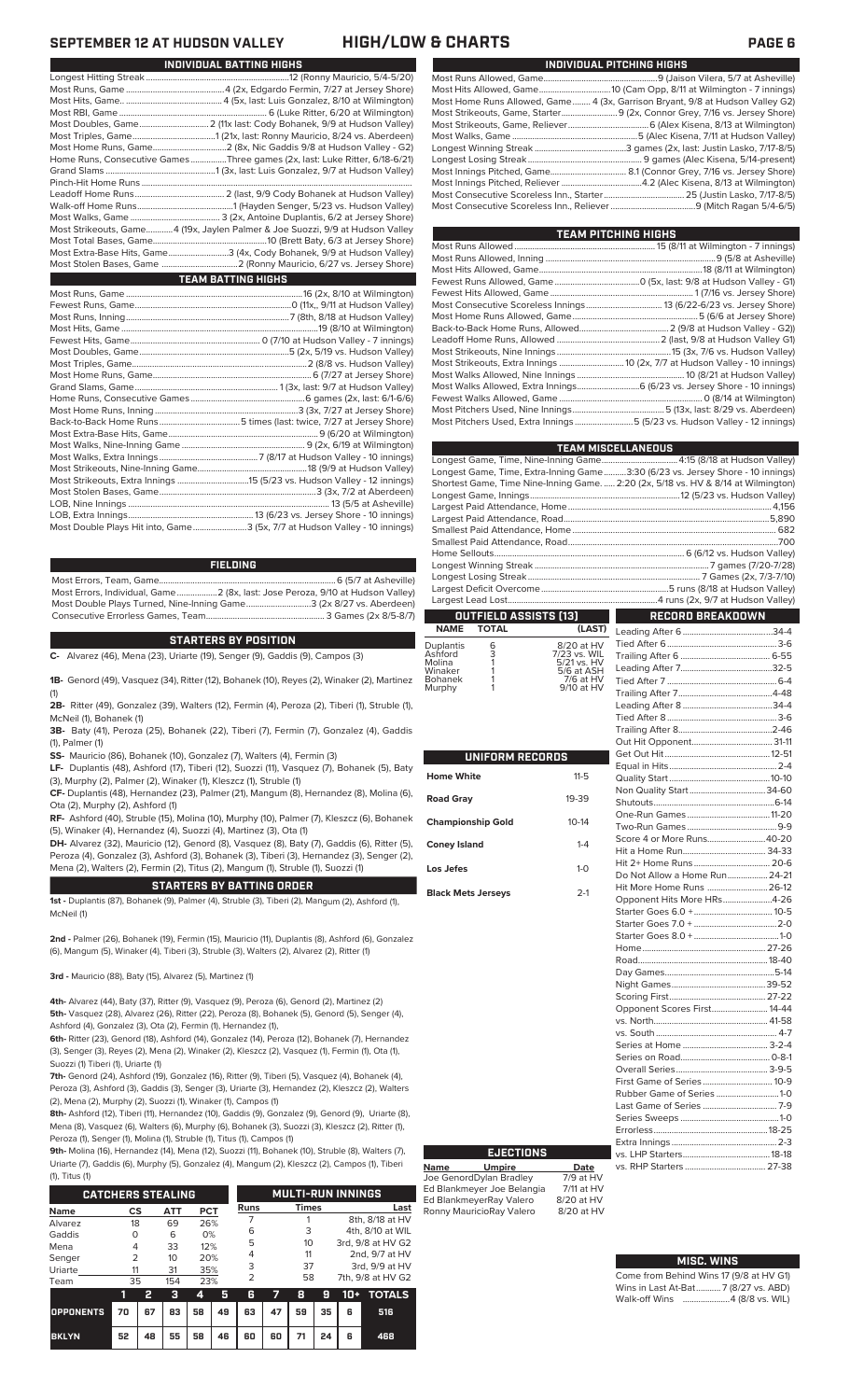## **SEPTEMBER 12 AT HUDSON VALLEY GAME BY GAME RESULTS PAGE 7**

|             | <b>GAME-BY-GAME RESULTS</b> |                      |           |              |           |                   |         |                                                                         |                               |                             |             |                   |
|-------------|-----------------------------|----------------------|-----------|--------------|-----------|-------------------|---------|-------------------------------------------------------------------------|-------------------------------|-----------------------------|-------------|-------------------|
| <b>DATE</b> | GM#                         | OPPONENT             | W-L/TIME  | <b>SCORE</b> | RECORD    | POSITION          | GA/GB   | <b>WINNING PITCHER</b>                                                  | <b>LOSING PITCHER</b>         | <b>SAVE</b>                 | <b>TIME</b> | <b>ATTENDANCE</b> |
| 5/4         | $\mathbf{1}$                | at Asheville         | W         | $8 - 2$      | $1 - 0$   | T <sub>1st</sub>  | $+1$    | Josh Walker (1-0)                                                       | Blair Henley (0-1)            |                             | 3:16        | 1,200             |
| 5/5         | $\overline{c}$              | at Asheville         | L         | $6-1$        | $1 - 1$   | T <sub>2</sub> nd | $-1$    | Chandler Casey (1-0)                                                    | Jose Butto (1-0)              |                             | 3:26        | 1,200             |
| 5/6         | 3                           | at Asheville         | L         | $11 - 4$     | $1 - 2$   | T3rd              | $-2$    | Matt Ruppenthal (1-0)                                                   | Oscar Rojas (0-1)             |                             | 3:10        | 1,200             |
| 5/7         | 4                           | at Asheville         | L         | $13 - 7$     | $1-3$     | T3rd              | $-3$    | R.J. Freure (1-0)                                                       | Jaison Vilera (0-1)           |                             | 3:44        | 1,200             |
| 5/8         | 5                           | at Asheville         | W         | $16-12$      | $2 - 3$   | T3rd              | $-3$    | Alec Kisena (1-0)                                                       | Juan Pablo Lopez (1-0)        |                             | 3:52        | 1,200             |
| 5/9         |                             | at Asheville         |           |              |           |                   |         | Cancelled due to non-COVID-related illness                              |                               |                             |             |                   |
| 5/10        |                             | OFF DAY              |           |              |           |                   |         |                                                                         |                               |                             |             |                   |
| 5/11        | 6                           | at Greenville        | W         | $6-1$        | $3-3$     | 2 <sub>nd</sub>   | $-2.5$  | Josh Walker (2-0)                                                       | Jay Groome (0-2)              |                             | 3:00        | 1,995             |
| 5/12        | 7                           | at Greenville        | W         | $3 - 2$      | $4 - 3$   | 2nd               | $-1.5$  | Brian Metoyer (1-0)                                                     | Yusniel Padron-Artilles (0-2) | Mitch Ragan (1)             | 3:14        | 1,819             |
|             |                             |                      |           |              |           |                   |         |                                                                         |                               |                             |             |                   |
| 5/13        | 8                           | at Greenville        | L         | $8 - 2$      | $4 - 4$   | 2 <sub>nd</sub>   | $-2.5$  | Chris Murphy (1-1)                                                      | Oscar Rojas (0-2)             |                             | 3:21        | 2,485             |
| 5/14        | 9                           | at Greenville        | L         | $5-1$        | $4 - 5$   | 4th               | $-2.5$  | Brayan Bello (2-0)                                                      | Alec Kisena (1-1)             |                             | 2:54        | 2,732             |
| 5/15        | 10                          | at Greenville        | L         | $8 - 4$      | $4 - 6$   | 4th               | $-3.5$  | Yorvin Pantoja (1-0)                                                    | Brian Metoyer (1-1)           |                             | 2:52        | 2,883             |
| 5/16        | 11                          | at Greenville        | L         | $10-9$       | $4 - 7$   | 4th               | $-3.5$  | Jake Wallace (1-0)                                                      | Eric Orze (0-1)               |                             | 3:09        | 2,818             |
| 5/17        |                             | OFF DAY              |           |              |           |                   |         |                                                                         |                               |                             |             |                   |
| 5/18        | 12                          | <b>Hudson Valley</b> | L         | $4 - 3$      | $4 - 8$   | 5th               | $-4.5$  | Zach Greene (1-1)                                                       | <b>Andrew Edwards (0-1)</b>   |                             | 2:29        | 1,315             |
| 5/19        | 13                          | <b>Hudson Valley</b> | W         | 14-0         | $5-8$     | 5th               | $-3.5$  | Allan Winans (1-0)                                                      | Jhony Brito (0-1)             |                             | 3:01        | 810               |
| 5/20        | 14                          | <b>Hudson Valley</b> | L         | $6-1$        | $5-9$     | 5th               | $-3.5$  | Luis Medina (2-0)                                                       | Jaison Vilera (0-2)           |                             | 2:42        | 682               |
| 5/21        | 15                          | <b>Hudson Valley</b> | W         | $4-1$        | $6-9$     | 5th               | $-3.5$  | Josh Walker (3-0)                                                       | Josh Maciejewski (2-1)        | Eric Orze (1)               | 2:33        | 998               |
| 5/22        | 16                          | <b>Hudson Valley</b> | L         | $5-3$        | $6-10$    | 5th               | $-4.5$  | Ken Waldichuk (1-0)                                                     | Cam Opp (0-1)                 |                             | 3:14        | 1,624             |
| 5/23        | 17                          | <b>Hudson Valley</b> | W         | $6-5(12)$    | $7-10$    | 5th               | $-3.5$  | Josh Hejka (1-0)                                                        | Zach Greene (1-2)             |                             | 3:24        | 1,261             |
| 5/24        |                             | OFF DAY              |           |              |           |                   |         |                                                                         |                               |                             |             |                   |
| 5/25        | 18                          | Aberdeen             | L         | $8-1$        | $7 - 11$  | 5th               | $-4.5$  | Drew Rom (2-0)                                                          | Oscar Rojas (0-3)             |                             | 2:52        | 861               |
| 5/26        | 19                          | Aberdeen             |           |              |           |                   |         | 5/26 game postponed due to rain, makeup scheduled for doubleheader 5/27 |                               |                             |             |                   |
| 5/27        | 19                          | Aberdeen             | г         | $6-2(7)$     | $7-12$    | 5th               | $-5.5$  | Grayson Rodriguez (3-0)                                                 | Jaison Vilera (0-3)           |                             | 2:14        |                   |
|             | 20                          | Aberdeen             | L         | $10-1(7)$    | $7-13$    | 5th               | $-6.5$  | Morgan McSweeney (2-0)                                                  | Cam Opp (0-2)                 |                             | 2:37        | 926               |
| 5/28        | 21                          | Aberdeen             |           |              |           |                   |         | 5/28 game postponed due to rain, makeup scheduled for doubleheader 8/25 |                               |                             |             |                   |
| 5/29        | 21                          | Aberdeen             | L         | $4-1$        | $7-14$    | 5th               | $-7.5$  | <b>Garrett Stallings (3-1)</b>                                          | Alec Kisena (1-2)             | <b>Connor Gillispie (1)</b> | 2:52        | 1,509             |
| 5/30        | 22                          | Aberdeen             |           |              |           |                   |         | 5/30 game posted to a later date to be determined                       |                               |                             |             |                   |
| 5/31        |                             | OFF DAY              |           |              |           |                   |         |                                                                         |                               |                             |             |                   |
|             |                             |                      |           |              |           |                   |         |                                                                         |                               |                             |             |                   |
|             |                             |                      |           |              |           |                   |         | MAY [7-14]                                                              |                               |                             |             |                   |
| 6/1         | 22                          | at Jersey Shore      | W         | $11 - 5$     | $8-14$    | T4th              | $-7.5$  | Jose Butto (1-1)                                                        | Josh Hendrickson (0-1)        |                             | 3:03        | 2,077             |
| 6/2         | 23                          | at Jersey Shore      | L         | $4-1$        | $8 - 15$  | 5th               | $-8.5$  | Carlo Reyes (1-0)                                                       | Justin Lasko (0-1)            | Blake Brown (1)             | 2:44        | 1,591             |
| 6/3         | 24                          | at Jersey Shore      | W         | $6 - 4$      | $9 - 15$  | 4th               | $-8.5$  | Bryce Montes de Oca (1-0)                                               | Jack Perkins (0-1)            | Brian Metoyer (1)           | 3:15        | 1,473             |
| 6/4         | 25                          | at Jersey Shore      | L         | $5-4(7)$     | $9-16$    | 5th               | $-9.0$  | Aneurys Zabala (2-2)                                                    | Allan Winans (1-1)            |                             | 2:12        | 2,399             |
| 6/5         | 26                          | at Jersey Shore      | L         | $5 - 4$      | $9-17$    | 5th               | $-9.0$  | Mike Adams (1-1)                                                        | Mitch Ragan (0-1)             |                             | 2:36        | 2,122             |
| 6/6         | 27                          | at Jersey Shore      |           | $11-6$       | $9-18$    | 5th               | -95     | Nick Lackney (1-0)                                                      | Jose Butto (1-2)              |                             | 3:31        | 2,041             |
| 6/7         |                             | OFF DAY              |           |              |           |                   |         |                                                                         |                               |                             |             |                   |
| 6/9         | 28                          | <b>Hudson Valley</b> | L         | $3-2(7)$     | $9-19$    | 5th               | $-10.5$ | Tanner Myatt (1-0)                                                      | Justin Lasko (0-2)            | Justin Wilson (1)           | 2:22        |                   |
|             | 29                          | <b>Hudson Valley</b> | W         | $5-3(7)$     | $10-19$   | 5th               | $-9.5$  | Eric Orze (1-1)                                                         | Luis Medina (2-1)             | Bryce Montes de Oca (1)     | 2:02        | 1,211             |
| 6/10        | 30                          | <b>Hudson Valley</b> | L         | $1 - 0$      | 10-20     | 5th               | $-9.5$  | Barrett Loseke (2-1)                                                    | Cam Opp (0-3)                 | Zach Greene (1)             | 2:37        | 1,396             |
| 6/11        | 31                          | <b>Hudson Valley</b> | L         | $8-0$        | $10 - 21$ | 5th               | $-9.5$  | Ken Waldichuk (2-0)                                                     | Jaison Vilera (0-4)           |                             | 3:06        | 1,597             |
| 6/12        | 32                          | <b>Hudson Valley</b> | L         | $5-4$        | 10-22     | 5th               | $-9.5$  | Nelson Alvarez (2-0)                                                    | Bryce Montes de Oca (1-1)     | Justin Wilson (2)           | 3:22        | 2,194             |
| 6/13        | 33                          | <b>Hudson Valley</b> | L         | $5-0$        | $10 - 23$ | 5th               | $-9.5$  | Hayden Wesneski (1-1)                                                   | Allan Winans (1-2)            |                             | 2:50        | 1,749             |
| 6/14        |                             | OFF DAY              |           |              |           |                   |         |                                                                         |                               |                             |             |                   |
| 6/15        | 34                          | at Wilmington        | W         | $3-1$        | $11 - 23$ | 5th               | $-8.5$  | Brian Metoyer (2-1)                                                     | Zach Brzykcy (2-1)            | Andrew Edwards (1)          | 2:21        | 1,188             |
| 6/16        | 35                          | at Wilmington        | L         | $5 - 2$      | $11 - 24$ | 5th               | $-9.5$  | Amos Willingham (1-0)                                                   | Eric Orze (1-2)               | Reid Schaller (3)           | 2:51        | 700               |
| 6/17        | 36                          | at Wilmington        | L         | $8 - 4$      | $11 - 25$ | 5th               | $-10.5$ | Joan Adon (3-1)                                                         | Alec Kisena (1-3)             |                             | 2:54        | 1,009             |
| 6/18        | 37                          | at Wilmington        | W         | $7-5$        | 12-25     | 5th               | $-10$   | Mitch Ragan (1-1)                                                       | Reid Schaller (1-1)           |                             | 2:52        | 2,565             |
|             |                             |                      |           |              |           |                   |         |                                                                         |                               |                             |             |                   |
| 6/19        | 38                          | at Wilmington        | L         | $9 - 8$      | 12-26     | 5th               | $-11$   | Christian Vann (2-0)                                                    | Andrew Edwards (0-2)          |                             | 3:26        | 1,899             |
| 6/20        | 39                          | at Wilmington        | W         | $13-1$       | 13-26     | 5th               | $-11$   | Justin Lasko (1-2)                                                      | Alfonso Hernanndez (0-1)      |                             | 2:44        | 2,722             |
| 6/21        |                             | OFF DAY              |           |              |           |                   |         |                                                                         |                               |                             |             |                   |
| 6/22        | 40                          | <b>Jersey Shore</b>  | L         | $7-5$        | 13-27     | 5th               | $-12$   | Manuel Silva (1-0)                                                      | Jaison Vilera (0-5)           | Aneurys Zabala (3)          | 3:01        | 2,307             |
| 6/23        | 41                          | <b>Jersey Shore</b>  | W         | 3-2 (10)     | 14-27     | 5th               | $-12$   | Mitch Ragan (2-1)                                                       | Andrew Brown (2-2)            |                             | 3:30        | 1,595             |
| 6/24        | 42                          | <b>Jersey Shore</b>  | L         | $3-0$        | 14-28     | 5th               | $-13$   | Kevin Gowdy (2-3)                                                       | Jose Butto (1-3)              | Blake Brown (2)             | 2:52        | 1,906             |
| 6/25        | 43                          | <b>Jersey Shore</b>  | W         | $7-2$        | 15-28     | 5th               | $-13$   | Cam Opp (1-3)                                                           | Jonathan Hughes (2-3)         |                             | 2:44        | 2,194             |
| 6/26        | 44                          | <b>Jersey Shore</b>  | W         | $8 - 5$      | 16-28     | 5th               | $-13$   | Michel Otanez (1-0)                                                     | Mark Potter (0-2)             |                             | 3:13        | 2,363             |
| 6/27        | 45                          | <b>Jersey Shore</b>  | г         | $3-0$        | 16-29     | 5th               | -13     | Dominic Pipkin (2-0)                                                    | Justin Lasko (1-3)            | Blake Brown (3)             | 2:43        | 2,253             |
| 6/28        |                             | OFF DAY              |           |              |           |                   |         |                                                                         |                               |                             |             |                   |
| 6/29        | 46                          | at Aberdeen          | L         | $7-3$        | 16-30     | 5th               | $-14$   | Garrett Stallings (4-3)                                                 | Alec Kisena (1-4)             | Garrett Farmer (4)          | 2:40        | 1,347             |
| 6/30        | 47                          | at Aberdeen          | L         | $2-1(7)$     | 16-31     | 5th               | $-14.5$ | Clayton McGinness (1-1)                                                 | Jose Butto (1-4)              | Logan Gillaspie (1)         | 1:53        |                   |
|             | 48                          | at Aberdeen          | W         | $7-6(7)$     | 17-31     | 5th               | $-14.5$ | Jaison Vilera (1-5)                                                     | Kade Strowd (0-2)             | Mitch Ragan (2)             | 2:31        | 2,405             |
|             |                             |                      |           |              |           |                   |         | <b>JUNE (10-17)</b>                                                     |                               |                             |             |                   |
| 7/1         | 49                          | at Aberdeen          | L         | $2-0(6)$     | 17-32     | 5th               | $-15$   | Drew Rom (5-0)                                                          | Cam (1-4)                     |                             | 1:50        | 1,077             |
| 7/2         | 50                          | at Aberdeen          | W         | $6 - 5$      | 18-32     | 5th               | $-14$   | Colby Morris (1-0)                                                      | Connor Gillispie (4-4)        | Bryce Montes de Oca (2)     | 3:56        | 2,004             |
|             |                             |                      |           |              |           |                   |         |                                                                         |                               |                             |             |                   |
| 7/3         | 51                          | at Aberdeen          | L         | $4-3$        | 18-33     | 5th               | $-14.5$ | Xavier Moore (1-0)                                                      | Mitch Ragan (2-2)             |                             | 3:00        | 4,668             |
| 7/4         | 52                          | at Aberdeen          | L         | $7 - 2$      | 18-34     | 5th               | $-15.5$ | Garrett Stallings (5-3)                                                 | Alec Kisena (1-5)             |                             | 2:31        | 3,001             |
| 7/5         |                             | OFF DAY              |           |              |           |                   |         |                                                                         |                               |                             |             |                   |
| 7/6         | 53                          | at Hudson Valley     | L         | $9 - 7$      | 18-35     | 5th               | $-16.5$ | Charlie Ruegger (4-4)                                                   | Bryce Montes de Oca (1-2)     | Derek Craft (2)             | 3:15        | 1,687             |
| 7/7         | 54                          | at Hudson Valley     | L         | $3-2(10)$    | 18-36     | 5th               | $-17.5$ | Barrett Loseke (3-1)                                                    | Josh Hejka (1-1)              |                             | 2:55        | 2,688             |
| 7/8         | 55                          | at Hudson Valley     | 7:05 p.m. |              |           |                   |         | Game postponed due to rain, doubleheader scheduled for 7/10             |                               |                             |             |                   |
| 7/9         | 55                          | at Hudson Valley     | L         | $6 - 4$      | 18-37     | 5th               | $-18.5$ | Jhony Brito (3-3)                                                       | Cam Opp (1-5)                 |                             | 3:06        | 3,896             |
| 7/10        | 56                          | at Hudson Valley     | L         | $7-1(7)$     | 18-38     | 5th               | $-19.5$ | Mitch Spence (3-1)                                                      | Connor Grey (0-1)             |                             | 2:22        |                   |
|             | 57                          | at Hudson Valley     | L         | $5-0(7)$     | 18-39     | 5th               | $-20.5$ | Nick Ernst (4-0)                                                        | Justin Lasko (1-4)            |                             | 2:03        | 3,111             |

7/11 58 at Hudson Valley W 10-3 19-39 5th -19.5 Josh Hejka (2-1) Shawn Semple (3-1) 3:20 2,892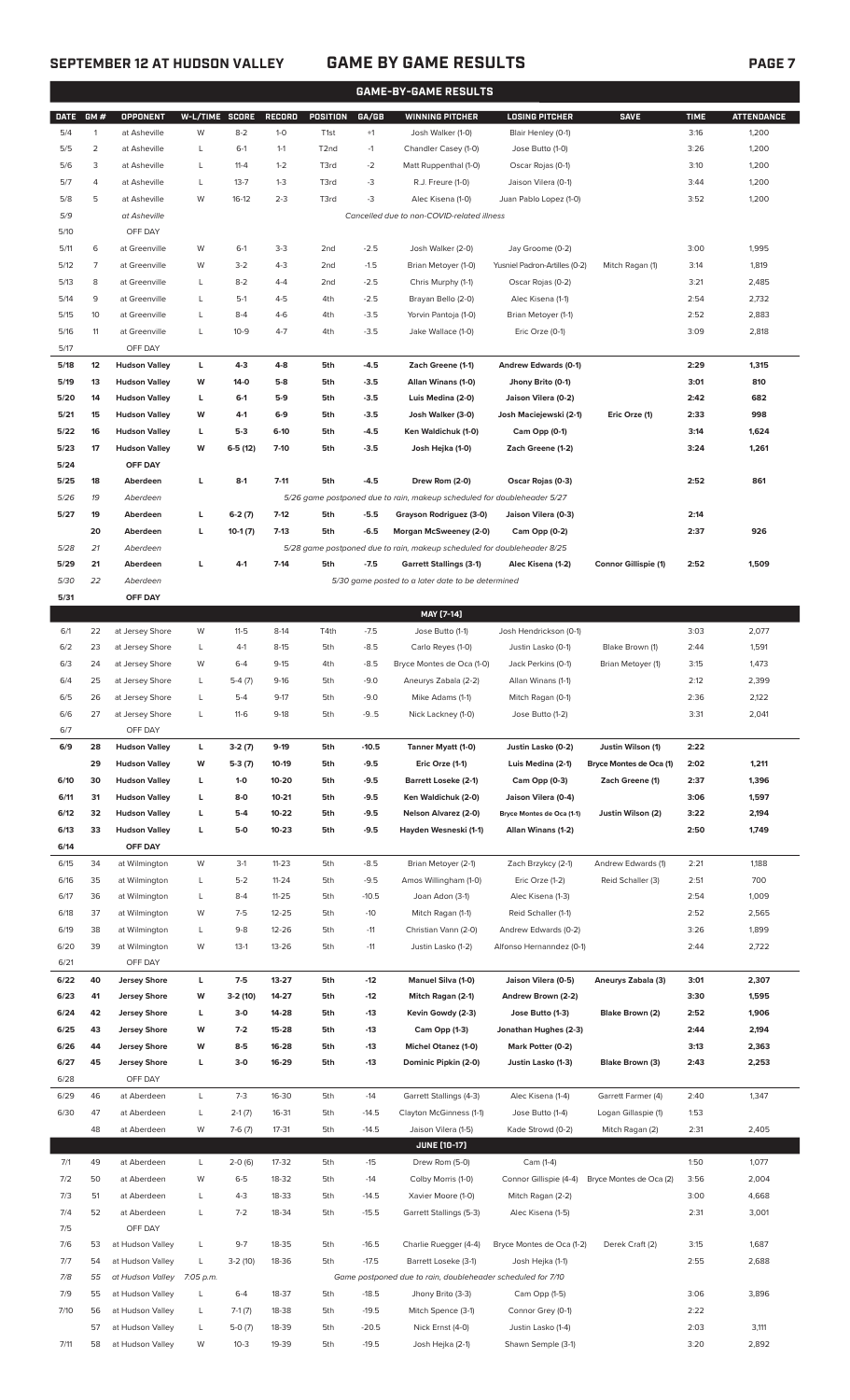## **SEPTEMBER 12 AT HUDSON VALLEY GAME-BY-GAME PAGE 8**

| <b>DATE</b> | GM# | OPPONENT             | W-L/TIME SCORE |           | RECORD | POSITION | GA/GB   | WINNING PITCHER                                             | <b>LOSING PITCHER</b>        | <b>SAVE</b>                | <b>TIME</b> | <u>ATTENDANCE</u> |
|-------------|-----|----------------------|----------------|-----------|--------|----------|---------|-------------------------------------------------------------|------------------------------|----------------------------|-------------|-------------------|
| 7/12        |     | OFF DAY              |                |           |        |          |         |                                                             |                              |                            |             |                   |
| 7/13        | 59  | <b>Jersey Shore</b>  | W              | $1 - 0$   | 20-39  | 5th      | $-19.5$ | Michel Otanez (2-0)                                         | Blake Brown (0-1)            |                            | 2:34        | 2,681             |
| 7/14        | 60  | Jersey Shore         | L              | $3-2$     | 20-40  | 5th      | $-19.5$ | Carlo Reyes (2-1)                                           | Andrew Edwards (0-3)         |                            | 3:13        | 1,898             |
| 7/15        | 61  | Jersey Shore         | г              | $13-3$    | 20-41  | 5th      | $-19$   | Dominic Popkin (4-1)                                        | Cam Opp (1-6)                | Aiden Anderson (2)         | 3:24        | 1,595             |
| 7/16        | 62  | Jersey Shore         | W              | $6-1$     | 21-41  | 5th      | -19     | Connor Grey (1-1)                                           | Tom Sutera (0-1)             |                            | 2:50        | 1,949             |
| 7/17        | 63  |                      | W              | $6 - 1$   | 22-41  | 5th      | $-19$   | Justin Lasko (2-4)                                          |                              |                            | 2:56        | 2,422             |
|             |     | Jersey Shore         |                |           |        |          |         |                                                             | Kevin Gowdy (3-5)            |                            |             |                   |
| 7/18        | 64  | Jersey Shore         | г              | $7-1$     | 22-42  | 5th      | $-20$   | Carlo Reyes (3-1)                                           | Alec Kisena (1-6)            | Tyler Burch (3)            | 2:52        | 1,570             |
| 7/19        |     | OFF DAY              |                |           |        |          |         |                                                             |                              |                            |             |                   |
| 7/20        | 65  | Wilmington           | W              | $8-6$     | 23-42  | 5th      | -20     | Jaison Vilera (2-5)                                         | <b>Evan Lee (1-3)</b>        | Hejka                      | 3:18        | 1,086             |
| 7/21        | 66  | Wilmington           | W              | $5-3$     | 24-42  | 5th      | -20     | <b>Willy Taveras (1-0)</b>                                  | Kyle Hinton (0-1)            | Bryce Montes de Oca (3)    | 2:53        | 1,456             |
| 7/22        | 67  | Wilmington           | W              | $10-2$    | 25-42  | 5th      | -20     | Justin Lasko (3-4)                                          | Alex Troop (4-4)             |                            | 3:00        | 3,430             |
| 7/23        | 68  | Wilmington           | W              | $5-4$     | 26-42  | 5th      | $-19$   | J.T. Ginn (1-0)                                             | <b>Mitchell Parker (0-1)</b> |                            |             |                   |
| 7/24        | 69  | Wilmington           | W              | $8-3$     | 27-42  | 5th      | $-18$   | Mitch Ragan (1-0)                                           | Joan Udon (3-4)              |                            | 3:12        | 2,924             |
| 7/25        | 70  | Wilmington           | W              | $5-4$     | 28-42  | 5th      | $-18$   | <b>Willy Taveras (2-0)</b>                                  | Kyle Hinton (0-2)            |                            | 3:12        | 1,703             |
|             |     |                      |                |           |        |          |         |                                                             |                              |                            |             |                   |
| 7/26        |     | OFF DAY              |                |           |        |          |         |                                                             |                              |                            |             |                   |
| 7/27        | 71  | at Jersey Shore      | W              | $14 - 5$  | 29-42  | 5th      | $-17$   | Hunter Parsons (1-0)                                        | Jonathan Hughes (3-5)        |                            | 3:04        | 3,270             |
| 7/28        | 72  | at Jersey Shore      | L              | $3-1$     | 29-43  | 5th      | $-17$   | Jhordany Mezquita (2-5)                                     | Cam Opp (1-7)                | Tyler Burch (4)            | 3:04        | 2,590             |
| 7/29        | 73  | at Jersey Shore      |                |           |        |          |         | Game postponed due to rain, doubleheader scheduled for 7/30 |                              |                            |             |                   |
| 7/30        | 73  | at Jersey Shore      | W              | $4-0(7)$  | 30-43  | 5th      | $-17.5$ | Justin Lasko (4-4)                                          | Dominic Pipkin (4-2)         | Bryce Montes de Oca (4)    | 2:20        |                   |
| 7/30        | 74  | at Jersey Shore      | L              | $3-0(7)$  | 30-44  | 5th      | $-17$   | Ethan Lindow (3-4)                                          | J.T. Ginn (1-1)              |                            | 1:46        | 5,890             |
| 7/31        | 75  | at Jersey Shore      | L              | $4 - 3$   | 30-45  | 5th      | $-18$   | Victor Vargas (1-0)                                         | Alec Kisena (1-7)            | Manuel Silva (2)           | 2:49        | 4,044             |
|             |     |                      |                |           |        |          |         | <b>JULY [13-14]</b>                                         |                              |                            |             |                   |
| 8/1         | 76  | at Jersey Shore      | L              | $4 - 3$   | 30-46  | 5th      | $-19$   | Tom Sutera (2-2)                                            | Conner O'Neil (0-1)          | Blake Brown (5)            | 2:42        | 2,535             |
| 8/2         |     | OFF DAY              |                |           |        |          |         |                                                             |                              |                            |             |                   |
|             |     |                      |                |           |        |          |         |                                                             |                              |                            |             |                   |
| 8/3         | 77  | <b>Hudson Valley</b> | L              | $5-0$     | 30-47  | 5th      | $-20$   | Randy Vasquez (2-0)                                         | Jaison Vilera (2-6)          |                            | 3:01        | 1,253             |
| 8/4         | 78  | <b>Hudson Valley</b> | L              | $3-2$     | 30-48  | 5th      | $-21$   | Mitch Spence (4-2)                                          | Cam Opp (1-8)                | Derek Craft (4)            | 2:58        | 2,611             |
| 8/5         | 79  | <b>Hudson Valley</b> | г              | $5-3$     | 30-49  | 5th      | -22     | Anderson Munoz (1-0)                                        | Justin Lasko (4-5)           | Carlos Espinal (1)         | 3:34        | 1,401             |
| 8/6         | 80  | <b>Hudson Valley</b> | W              | $9-6$     | 31-49  | 5th      | $-21$   | <b>Michel Otanez (3-0)</b>                                  | Matt Sauer (0-1)             | <b>Willy Taveras (1)</b>   | 3:29        | 2,473             |
| 8/7         | 81  | <b>Hudson Valley</b> | W              | $5-4$     | 32-49  | 5th      | $-20$   | Evy Ruibal (1-0)                                            | <b>Nelson Alvarez (3-2)</b>  | Joe Cavallaro (1)          | 3:10        | 4,156             |
| 8/8         | 82  | <b>Hudson Valley</b> | W              | $5 - 4$   | 33-49  | 5th      | $-19$   | Colby Morris (2-0)                                          | Derek Craft (1-2)            |                            | 3:05        | 2,942             |
| 8/9         |     | OFF DAY              |                |           |        |          |         |                                                             |                              |                            |             |                   |
| 8/10        | 83  | at Wilmington        | W              | $16 - 5$  | 34-49  | 4th      | $-19$   | Conner O'Neil (1-1)                                         | Mitchell Parker (0-3)        |                            | 3:51        | 985               |
| 8/11        | 84  | at Wilmington        | L              | $15-3(7)$ | 34-50  | 5th      | $-19$   | Joan Adon (5-4)                                             | Cam Opp (1-9)                |                            | 2:40        | 1,711             |
| 8/12        | 85  |                      | L              | $5 - 4$   | 34-51  | 5th      | $-20$   | Alfonso Hernandez (3-3)                                     | J.T. Ginn (1-2)              | Davis Moore (1)            | 2:42        |                   |
|             |     | at Wilmington        |                |           |        |          |         |                                                             |                              |                            |             | 1,029             |
| 8/13        | 86  | at Wilmington        | L              | $7 - 4$   | 34-52  | 5th      | $-20$   | Zach Brzykcy (4-3)                                          | Bryce Montes de Oca (1-3)    | Francys Peguero (1)        | 3:25        | 2,164             |
| 8/14        | 87  | at Wilmington        | L              | $1 - 0$   | 34-53  | 5th      | $-20$   | Alex Troop (7-4)                                            | Luc Rennie (0-1)             | Todd Peterson (1)          | 2:20        | 1,419             |
| 8/15        | 88  | at Wilmington        | L              | $12 - 5$  | 34-54  | 5th      | $-21$   | Malvin Pena (1-3)                                           | Hunter Parsons (1-1)         |                            | 3:21        | 1,666             |
| 8/16        |     | OFF DAY              |                |           |        |          |         |                                                             |                              |                            |             |                   |
| 8/17        | 89  | at Hudson Valley     | L              | $3-2(10)$ | 34-55  | 5th      | $-22$   | Matt Minnick (4-1)                                          | Colby Morris (2-1)           |                            | 3:22        | 2,187             |
| 8/18        | 90  | at Hudson Valley     | W              | $11 - 7$  | 35-55  | 5th      | $-21$   | Hunter Parsons (2-1)                                        | Nelvin Correa (0-2)          |                            | 4:15        | 3,041             |
| 8/19        | 91  | at Hudson Valley     | L              | $7-6$     | 35-56  | 5th      | $-22$   | Charlie Ruegger (5-4)                                       | Evy Ruibal (1-1)             |                            | 3:11        | 2,687             |
| 8/20        | 92  | at Hudson Valley     | L              | $3-1$     | 35-57  | 5th      | $-23$   | Randy Vasquez (3-0)                                         | Alec Kisena (1-8)            | Carlos Espinal (2)         | 2:58        | 3,897             |
| 8/21        | 93  | at Hudson Valley     | L              | $6 - 4$   | 35-58  | 5th      | $-24$   | Mitch Spence (7-2)                                          | Luc Rennie (0-2)             | Derek Craft (7)            | 3:08        | 4,071             |
|             |     |                      |                |           |        |          |         |                                                             |                              |                            |             |                   |
| 8/22        |     | at Hudson Valley     |                |           |        |          |         | Game postponed to 9/8 due to inclement weather              |                              |                            |             |                   |
| 8/23        |     | OFF DAY              |                |           |        |          |         |                                                             |                              |                            |             |                   |
| 8/24        | 94  | Aberdeen             | W              | $9-6$     | 36-58  | 5th      | $-23$   | Evy Ruibal (2-1)                                            | Adam Stauffer (0-1)          | <b>Willy Tavares (2)</b>   | 3:29        | 1,626             |
| 8/25        | 95  | Aberdeen             | г              | 2-1 (8)   | 36-59  | 5th      | -24.5   | <b>Clayton McGinness (3-2)</b>                              | <b>Brian Metoyer (2-2)</b>   | <b>Shelton Perkins (1)</b> | 2:42        | 1,848             |
|             | 96  | Aberdeen             | W              | $1 - 0$   | 37-59  | 5th      | -23.5   | David Griffin (1-0)                                         | Connor Gillispie (4-8)       | <b>Bryce Montes De Oca</b> | 2:06        | 1,848             |
| 8/26        | 97  | Aberdeen             | г              | $12 - 5$  | 37-60  | 5th      | -23.5   | Ryan Watson (3-1)                                           | Alec Kisena (1-9)            | <b>Garrett Farmer (6)</b>  | 4:05        | 3,602             |
| 8/27        | 98  | Aberdeen             | W              | $6-4$     | 38-60  | 5th      | -22.5   | <b>Brian Metoyer (3-2)</b>                                  | Ignacio Feliz (0-3)          | <b>Willy Taveras (3)</b>   | 3:04        | 2,457             |
| 8/28        | 99  | Aberdeen             | W              | $4-1$     | 39-60  | 5th      | -22.5   | Jose Chacin (1-0)                                           | Conner Loeprich (0-4)        | Montes de Oca (6)          | 3:00        | 2,670             |
| 8/29        | 100 | Aberdeen             | г              | $5-1$     | 39-61  | 5th      | -23.5   | Jake Prizina (3-2)                                          | Jaison Vilera (2-7)          | <b>Adam Stauffer (1)</b>   | 3:28        | 2,418             |
| 8/30        |     | OFF DAY              |                |           |        |          |         |                                                             |                              |                            |             |                   |
| 8/31        | 101 |                      | W              | $5-0$     | 40-61  | 5th      | $-22.5$ |                                                             |                              |                            | 2:29        | 917               |
|             |     | Wilmington           |                |           |        |          |         | David Griffin (2-0)                                         | Seth Shuman (0-3)            |                            |             |                   |
|             |     |                      |                |           |        |          |         | <b>AUGUST [10-14]</b>                                       |                              |                            |             |                   |
| 9/1         |     | Wilmington           |                |           |        |          |         | Game cancelled due to inclement weather                     |                              |                            |             |                   |
| 9/2         | 102 | Wilmington           | L              | $6-0$     | 40-62  | 5th      | $-22$   | <b>Evan Lee (2-3)</b>                                       | JT Ginn (1-3)                |                            | 3:05        | 909               |
| 9/3         | 103 | Wilmington           | W              | $10-1$    | 41-62  | 5th      | $-21$   | Alec Kisena (2-9)                                           | <b>Mitchell Parker (0-4)</b> |                            | 3:02        | 2,266             |
| 9/4         | 104 | Wilmington           | г              | 4-0       | 41-63  | 5th      | $-21$   | Cole Henry (3-3)                                            | Luc Rennie (0-3)             |                            | 2:47        | 1,937             |
| 9/5         | 105 | Wilmington           | W              | $6-1$     | 42-63  | 5th      | $-21$   | Jose Chacin (2-0)                                           | Seth Shuman (0-3)            |                            | 2:38        | 1,700             |
| 9/6         |     | OFF DAY              |                |           |        |          |         |                                                             |                              |                            |             |                   |
| 9/7         | 106 | at Hudson Valley     | L              | $7-6$     | 42-64  | 5th      | $-21$   | Matt Sauer (2-2)                                            | Luis Montas (0-1)            | Derek Craft (9)            | 2:40        | 1,839             |
| 9/8         | 107 | at Hudson Valley     | W              | $4-0(7)$  | 43-64  | 5th      | $-20.5$ | J.T. Ginn (2-3)                                             | Mitch Spence (7-5)           | Colby Morris (1)           | 2:29        |                   |
|             |     |                      | W              |           |        |          |         |                                                             |                              |                            |             |                   |
|             | 108 | at Hudson Valley     |                | $10-8(7)$ | 44-64  | 5th      | $-20$   | Reyson Santos (1-0)                                         | Edgar Barlcay (0-2)          | Michel Otanez (1)          | 2:57        | 1,477             |
| 9/9         | 109 | at Hudson Valley     | W              | $6 - 4$   | 45-64  | 5th      | $-19$   | Jaison Vilera (3-7)                                         | Beck Way (1-1)               | Evy Ruibal (2)             | 3:33        | 1,502             |
| 9/10        | 110 | at Hudson Valley     | L              | $4-1$     | 45-65  | 5th      | $-20$   | Charlie Ruegger (6-4)                                       | Oscar Rojas (0-4)            | Jefry Valdez (1)           | 2:51        | 3,474             |
| 9/11        | 111 | at Hudson Valley     | L              | $7-0$     | 45-66  | 5th      | $-21$   | Josh Maciejewski (8-4)                                      | Jose Chacin (2-1)            |                            | 2:41        | 3,921             |
| 9/12        | 112 | at Hudson Valley     | 4:35 p.m.      |           |        |          |         |                                                             |                              |                            |             |                   |
| 9/13        |     | OFF DAY              |                |           |        |          |         |                                                             |                              |                            |             |                   |
| 9/14        | 113 | <b>Jersey Shore</b>  | 7:00 p.m.      |           |        |          |         |                                                             |                              |                            |             |                   |
| 9/15        | 114 | <b>Jersey Shore</b>  | 7:00 p.m.      |           |        |          |         |                                                             |                              |                            |             |                   |
| 9/16        | 115 | <b>Jersey Shore</b>  | 7:00 p.m.      |           |        |          |         |                                                             |                              |                            |             |                   |
| 9/17        | 116 | <b>Jersey Shore</b>  | 7:00 p.m.      |           |        |          |         |                                                             |                              |                            |             |                   |
| 9/18        | 117 | Jersey Shore         | 4:00 p.m.      |           |        |          |         |                                                             |                              |                            |             |                   |
|             |     |                      |                |           |        |          |         |                                                             |                              |                            |             |                   |
| 9/19        | 118 | <b>Jersey Shore</b>  | 1:00 p.m.      |           |        |          |         |                                                             |                              |                            |             |                   |